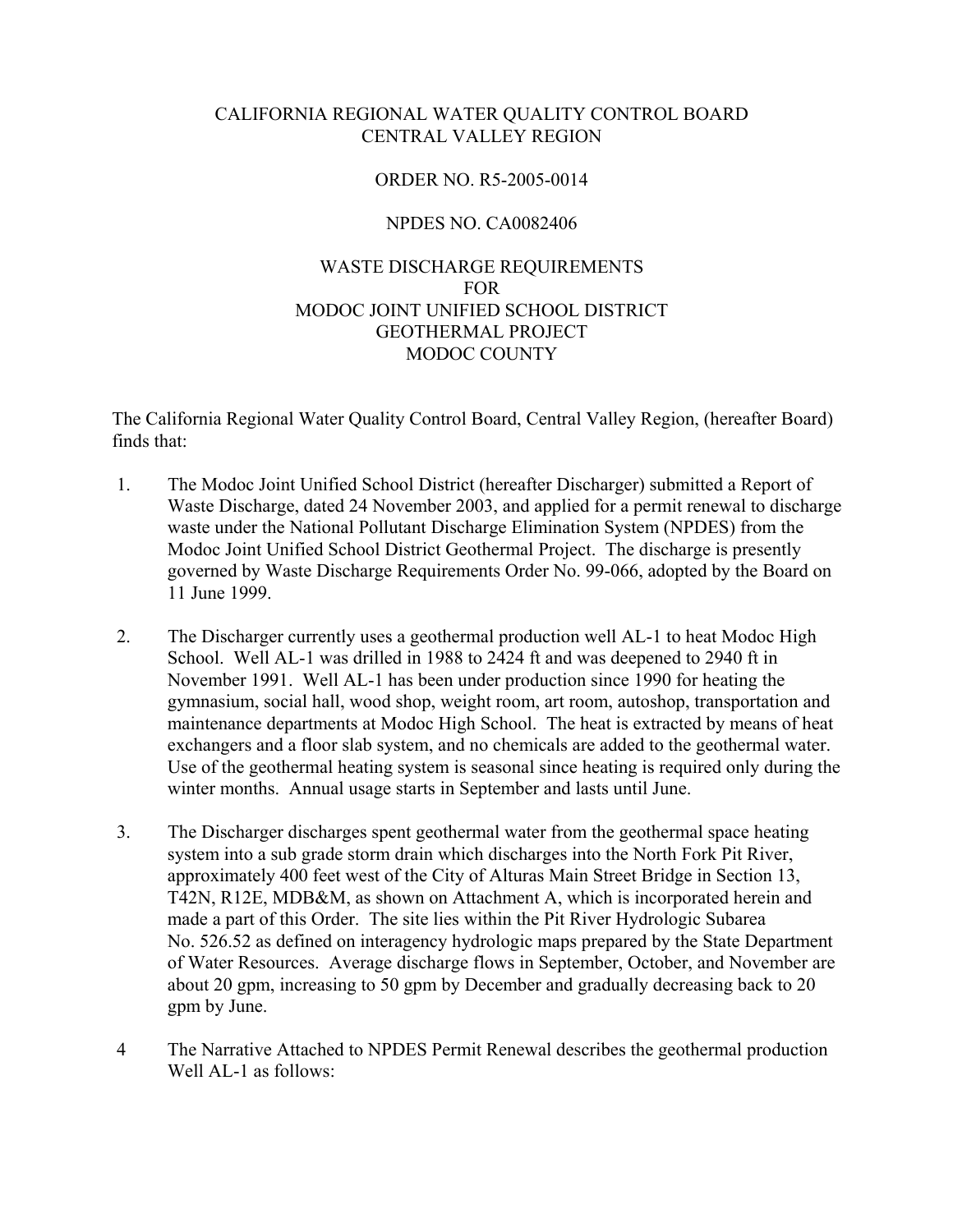*Production Well AL-1*:

Estimated Average Flow: 30 gpm Estimated Maximum Flow: 115 gpm Theoretical Design Flow: 60 gpm

 5. Analyses by staff and the monitoring results submitted by the Discharger for 2002-2004 show the following range in concentrations for the constituents in the geothermal water from the AL-1 wellhead:

| <b>Constituent</b>             | Concentration        |
|--------------------------------|----------------------|
| pH                             | $7.0 - 9.1$          |
| <b>Electrical Conductivity</b> | $1750-3190$ umhos/cm |
| Total Dissolved Solids (TDS)   | $1276 - 1,465$ mg/L  |
| Boron                          | $10.7 - 13.4$ mg/l   |
| Arsenic                        | $16.6 - 16.9$ ug/L   |
| Copper                         | 2.1-5.6 $\mu$ g/L    |
| Lead                           | $0.08 - 0.2$ ug/L    |
| Selenium                       | 4.5-4.6 $\mu$ g/L    |
| Zinc                           | $1.5 - 7$ ug/L       |
| Mercury (total)                | $1.79 - 2.19$ ng/l   |

 Analyses submitted by the Discharger for the discharge from the subgrade storm drain to the North Fork Pit River for 2002-2004 indicated the pH ranged from 6.2 to 8.4, temperature ranged from 62.1ºF to 90.2ºF, chloride ranged from 42 to 539 mg/L, and boron ranged from 0.97 mg/L to 1.2 mg/L. Maximum concentrations of pollutants in receiving water as a result of the discharge are most likely to occur in September through November when flow in the North Fork Pit River is low. Discharge rates of geothermal waters are maximum in the winter months between October and May, however Maximum flows in the North Fork Pit River normally occur in late winter and early spring during the period of maximum discharge. Flows decrease throughout the summer and are at a minimum in July and August when there is no discharge of geothermal water.

 6. The Discharger owns a second geothermal production well, AL-2, which was to be used for heating of the Modoc Elementary-Middle School Complex. Geothermal water from AL-2 is high in Mercury (814 ng/L) and discharge to surface waters would require treatment to meet effluent limits. For this reason the resource has not been used. The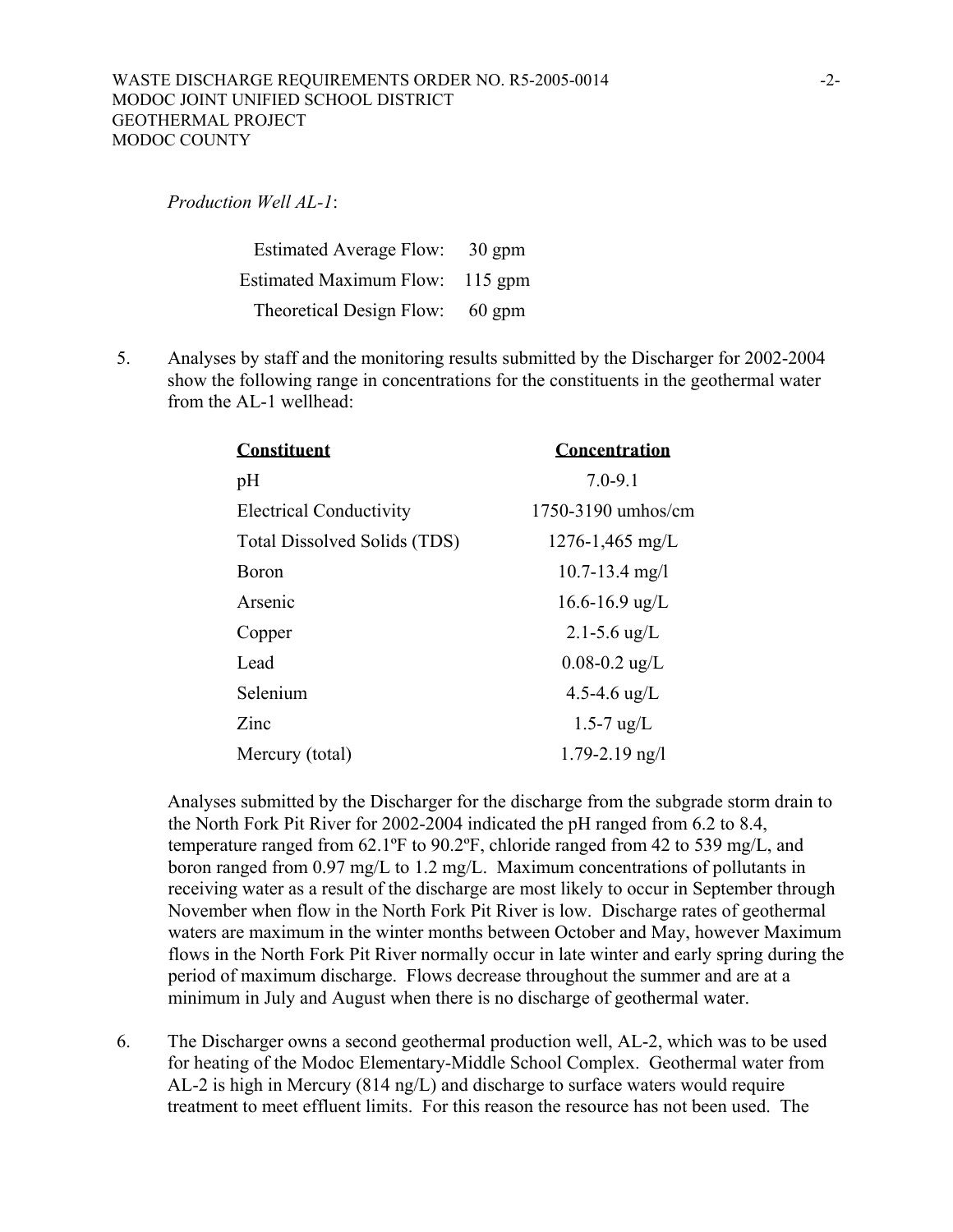previous Order No. 99-066 prohibited discharge to surface waters and the prohibition is carried over in this Order. If the Discharger proposes to treat the spent geothermal water from AL-2, this Order may be reopened to include appropriate effluent limits for mercury. Grant funding from the U.S. Department of Energy may become available in the future for drilling an injection well, and if this occurs the Discharger would be able to use AL-2. Discharges to an injection well would not be covered under waste discharge requirements, but would be regulated by the California Department of Conservation, Division of Oil, Gas and Geothermal Resources.

7. The U.S. Environmental Protection Agency (USEPA) and the Board have classified this discharge as a minor discharge.

## *WATER QUALITY CONTROL PLAN, NATIONAL TOXICS RULE, AND CALIFORNIA TOXICS RULE*

- 8. The Regional Board adopted a *Water Quality Control Plan*, *Fourth Edition, for the Sacramento and San Joaquin River Basins* (hereafter Basin Plan). The Basin Plan designates beneficial uses, establishes water quality objectives, and describes an implementation program and policies to achieve water quality objectives for all waters of the Basin. This includes plans and policies adopted by the State Water Resources Control Board (SWRCB) and incorporated by reference, such as Resolution No. 68-16, "Statement of Policy with Respect to Maintaining High Quality of Waters in California" (Resolution No. 68-16). These requirements implement the Basin Plan. The Basin Plans, as amended, designate beneficial uses, establish water quality objectives, and contain implementation plans and policies for waters of the Basins. Pursuant to the California Water Code (CWC) Section 13263(a), waste discharge requirements must implement the Basin Plans.
- 9. U.S. EPA adopted the *National Toxics Rule* (NTR) on 22 December 1992, which was amended on 4 May 1995 and 9 November 1999, and the *California Toxics Rule* (CTR) on 18 May 2000, which was amended on 13 February 2001. These Rules contain water quality standards applicable to this discharge. The SWRCB adopted the *Policy for Implementation of Toxics Standards for Inland Surface Waters, Enclosed Bays, and Estuaries of California* (known as the State Implementation Policy or SIP) on 2 March 2000, which contains policies and procedures for implementation of the NTR and the CTR.
- 10. Resolution No. 68-16 requires the Regional Board, in regulating discharges of waste, to maintain high quality waters of the State until it is demonstrated that any change in water quality will be consistent with the maximum benefit to the people of the State, will not unreasonably affect beneficial uses, and will not result in water quality less than that described in the Regional Board's policies (e.g., water quality constituents in concentrations that exceed water quality objectives). The Regional Board has considered Resolution No. 68-16 and Federal antidegradation regulations at 40 CFR 131.12 and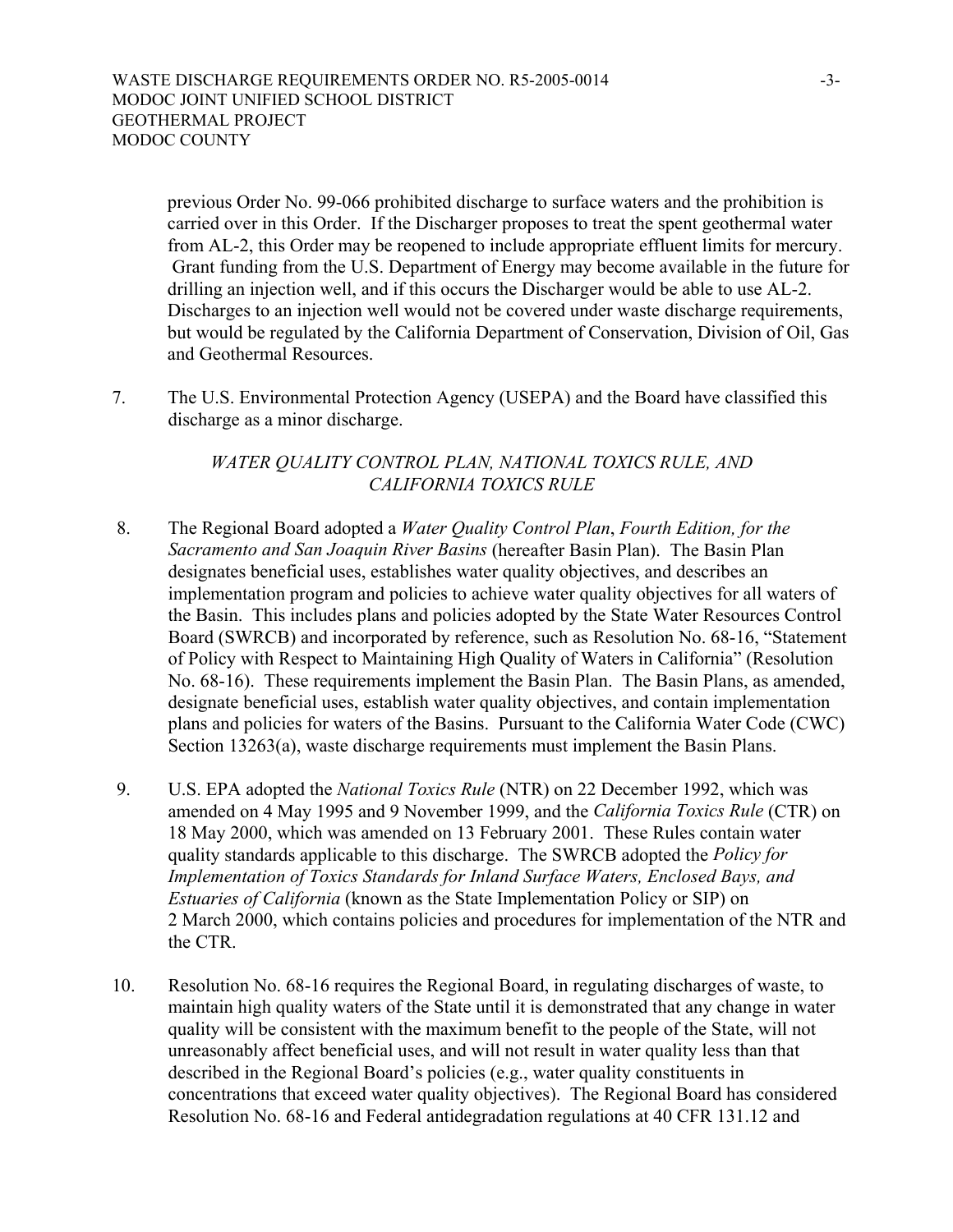compliance with these requirements will result in the use of best practicable treatment or control of the discharge. The impact on existing water quality will be insignificant.

# *BENEFICIAL USES*

11. The Basin Plan identifies the following beneficial uses for the Pit River downstream of the discharge: municipal and domestic supply (MUN); agricultural irrigation and agricultural stock watering (AGR), body contact water recreation (REC-1), other non-body contact water recreation (REC-2), warm freshwater aquatic habitat (WARM), cold freshwater aquatic habitat (COLD), warm and cold spawning habitat (SPWN), and wildlife habitat (WILD).

 The Basin Plan on page II-1.00 states: "Protection and enhancement of existing and potential beneficial uses are primary goals of water quality planning…" and with respect to disposal of wastewaters states that "...disposal of wastewaters is [not] a prohibited use of waters of the State; it is merely a use which cannot be satisfied to the detriment of beneficial uses."

12. The beneficial uses of groundwater are municipal and domestic supply (MUN), industrial service supply (IND), industrial process supply (PRO) and agricultural supply (AGR).

*EFFLUENT LIMITATIONS AND REASONABLE POTENTIAL* 

- 13. Federal regulations at 40 CFR 122.44(d)(1) require effluent limitations for all pollutants that are or may be discharged at a level that will cause, have the reasonable potential to cause, or contribute to an in-stream excursion above a numeric water quality criterion (such as CTR criterion) or a narrative water quality criterion within a State water quality standard. These regulations also set forth a methodology for establishing effluent limitations based on narrative state water quality criteria [40 CFR 122.44(d)(1)(vi)(A-C)].
- 14. On 11 December 2000, the Discharger was issued a letter under the authority of California Water Code Section 13267 requesting effluent and receiving water monitoring to perform a reasonable potential analysis to determine if pollutants are or may be discharged at a level that will cause or have the reasonable potential to cause, or contribute to an in-stream excursion above a narrative or numeric water quality standard. The Discharger sampled the effluent from the discharge and receiving water on 8 April 2002 to determine if the priority pollutants established in the CTR and NTR were detected. Analytical results were submitted for volatile substances, semi-volatile substances, pesticides, metals, asbestos, 2,3,7,8-TCDD dioxin, and sixteen other dioxin congeners. Arsenic was detected in the effluent at a concentration of 16.6 ug/L, and in the North Fork Pit River above the discharge at 0.7 ug/L. None of the other priority pollutants were detected at concentrations which would cause or contribute to an in-stream excursion above a narrative or numeric water quality standard.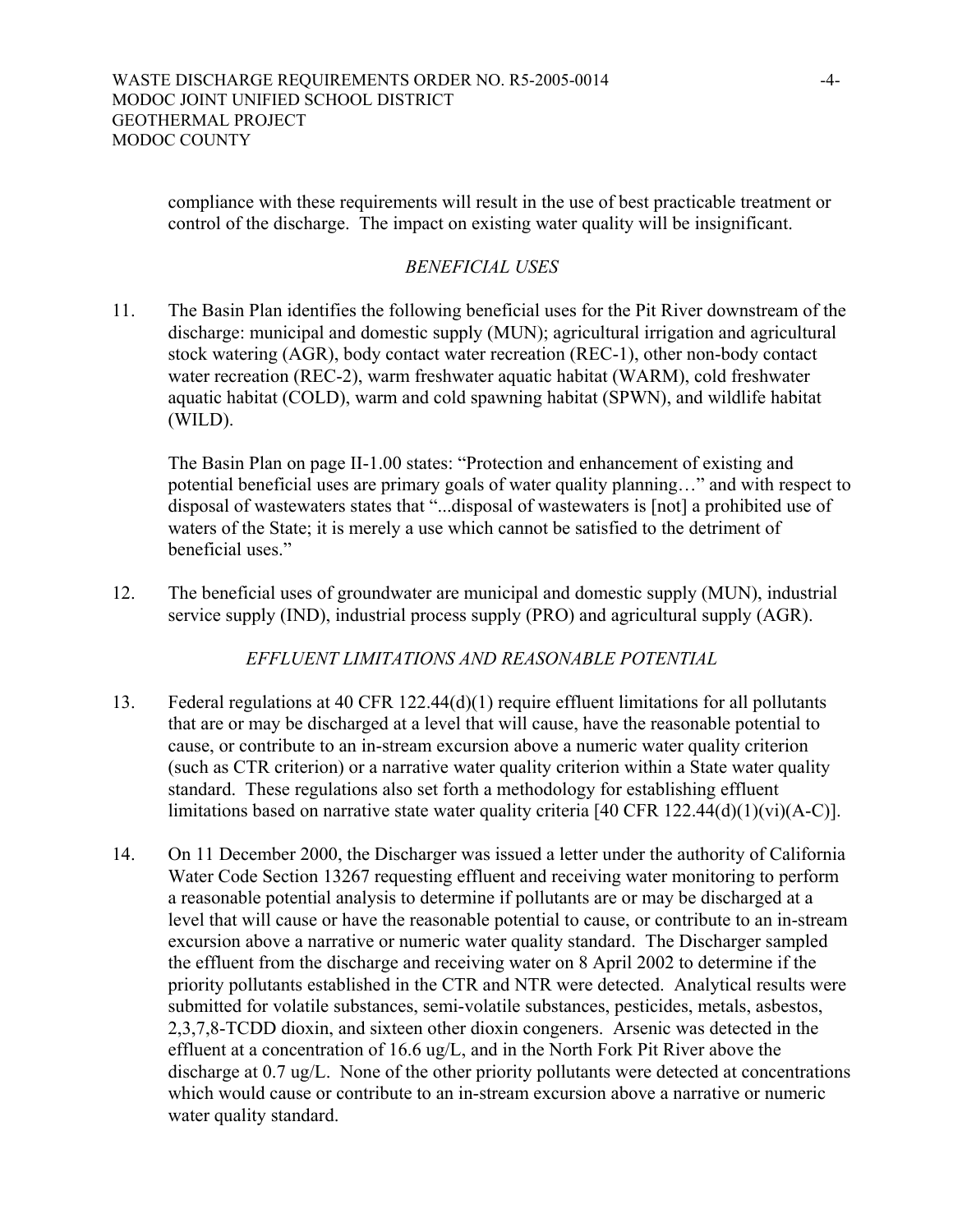- 15. The current Maximum Contaminate Level (MCL) for arsenic is 50 ug/L (drinking water standard for human health). A new state MCL for drinking water of 10 ug/L will take effect in January 2006, in conformance with the federal MCL of 10 ug/L for arsenic. Water quality objectives for protection of aquatic life are 340 ug/L acute and 150 ug/L chronic. No monitoring has been conducted at the point of discharge from the subgrade storm drain and there is limited information available for receiving water concentrations of arsenic. The SIP, in Section 1.3, Step 8, provides that, "If data are unavailable or insufficient…the Regional Board shall establish interim requirements…that require additional monitoring for the pollutant in place of a water quality-based effluent limitation." The Regional Board finds that, at this time, there is insufficient information to determine if an effluent limit for arsenic is required. Therefore, the Discharger is required to conduct additional monitoring and reporting for arsenic, as specified in the attached Monitoring and Reporting Program, to provide sufficient information. If, after sufficient information has been collected, the Regional Board finds that an effluent limit for arsenic is necessary, then this Order may be reopened to include an appropriate effluent limit for arsenic.
- 16. Boron is not a priority pollutant, however, Boron has been detected in the effluent at a maximum concentration of 13,400 ug/L. The receiving water criterion used for protection of agriculture is 700 ug/L boron and the State Action Level for toxicity is 1,000 ug/L. The maximum background concentration in the North Fork Pit River above the discharge was reported as 120 ug/L. The 700 ug/L limit is based on the mid range of "sensitive" crops which include mainly stone fruit, tree crops, beans and berries. Highly sensitive crops include citrus and blackberry. None of these crops are grown or are likely to be grown in the area of concern. The reach of the Pit River likely to be affected by the discharge extends from Alturas to Canby. Pit River water in this reach is used for irrigation of pasture and forage crops, primarily alfalfa and triticale. Both of these crops are boron tolerant and could maintain yield with irrigation water in the  $4,000 - 6,000$  ug/L range. The maximum concentration of boron in receiving water would typically occur in September and October when there is low flow in the Pit River and moderate discharge rates of geothermal water. During this period the usage of irrigation water is low. Because of the type of crops grown and the pattern of irrigation usage, the 1,000 ug/L State Action Level has been used as the receiving water objective. Compliance with this objective would require at least a 15:1 dilution of receiving water to effluent.
- 17. The Basin Plan contains a narrative standard for toxicity, "All waters shall be maintained free of toxic substances in concentrations that produce detrimental physiological responses in human, plant, or aquatic life". Results for chronic bioassay analyses in 100% effluent indicated that there were significant reductions from the control in *Ceriodaphnia dubia* (*C. dubia*) reproduction, *Pimephales promelas* survival and growth, and a significant increase in the growth (cell count) of *Selenastrum capricornutum* growth. The most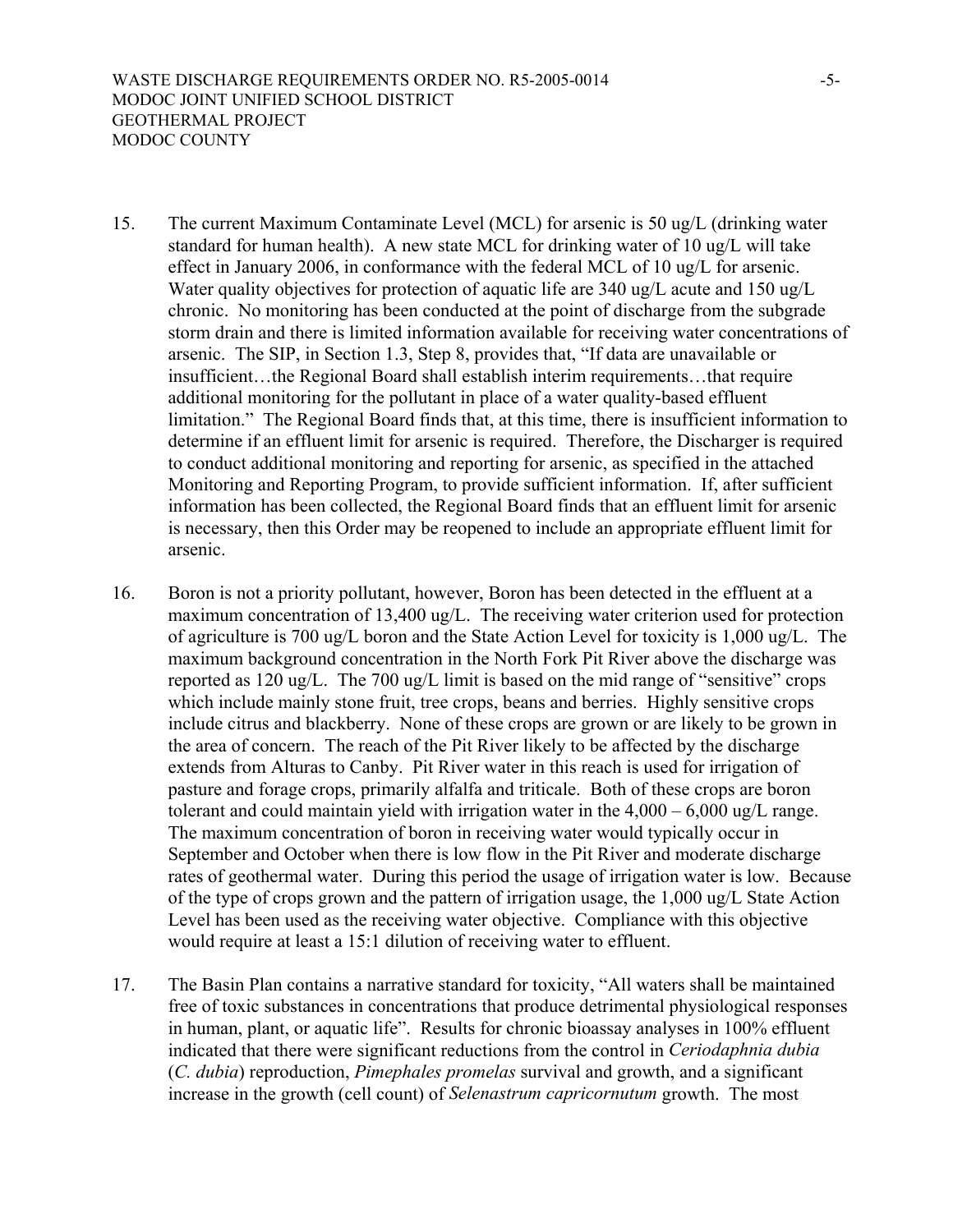sensitive impact was *C dubia* reproduction, for which there was a significant reduction for all dilutions above 6.25% (a 16:1 dilution).

- 18. This permit contains a required minimum dilution of 20:1 receiving water to effluent to ensure that there is no chronic toxicity and boron concentrations will not exceed the applicable objective in the receiving water. The required 20:1 dilution should result in receiving water concentrations of arsenic in compliance with the 10ug/L MCL. The minimum dilution requirement will require the Discharger to measure flow in the North Fork of the Pit River above the discharge. This Order also requires the Discharger to perform a mixing zone study and receiving water monitoring as specified in Provision 4. Based on the results of these studies this permit may be reopened to include appropriate effluent limits and/or to modify the required minimum dilution.
- 19. The Basin Plan states that, "The pH shall not be depressed below 6.5 nor raised above 8.5. Changes in normal pH levels shall not exceed 0.5 in fresh waters with designated COLD or WARM beneficial uses." This Order requires the effluent pH to remain between 6.0 and 9.0 units, which is protective of receiving waters due to available dilution. These limits are consistent with the limits in the previous Order.
- 20. Federal Regulations for storm water discharges were promulgated by USEPA on 16 November 1990 (40 CFR Parts 122,123, and 124). The regulations require specific categories of facilities, which discharge storm water associated with industrial activity (storm water), to obtain NPDES permits and to implement Best Available Technology Economically Achievable and Best Conventional Pollutant Control Technology to reduce or eliminate industrial storm water pollution. There is no discharge of storm water associated with this discharge.
- 21. Monitoring is required by this Order for the purposes of assessing compliance with permit limitations and water quality objectives and gathering information to evaluate the need for additional limitations.
- 22. Section 13267 of the California Water Code states, in part, "*(a) A regional board, in establishing…waste discharge requirements… may investigate the quality of any waters of the state within its region"* and *"(b) (1) In conducting an investigation… the regional board may require that any person who… discharges… waste…that could affect the quality of waters within its region shall furnish, under penalty of perjury, technical or monitoring program reports which the regional board requires. The burden, including costs, of these reports shall bear a reasonable relationship to the need for the report and the benefits to be obtained from the reports.* The attached Monitoring and Reporting Program is issued pursuant to California Water Code Section 13267. The monitoring and reporting program required by this Order and the attached Monitoring and Reporting Program are necessary to assure compliance with these waste discharge requirements. The Discharger is responsible for the discharges of waste at the facility subject to this Order.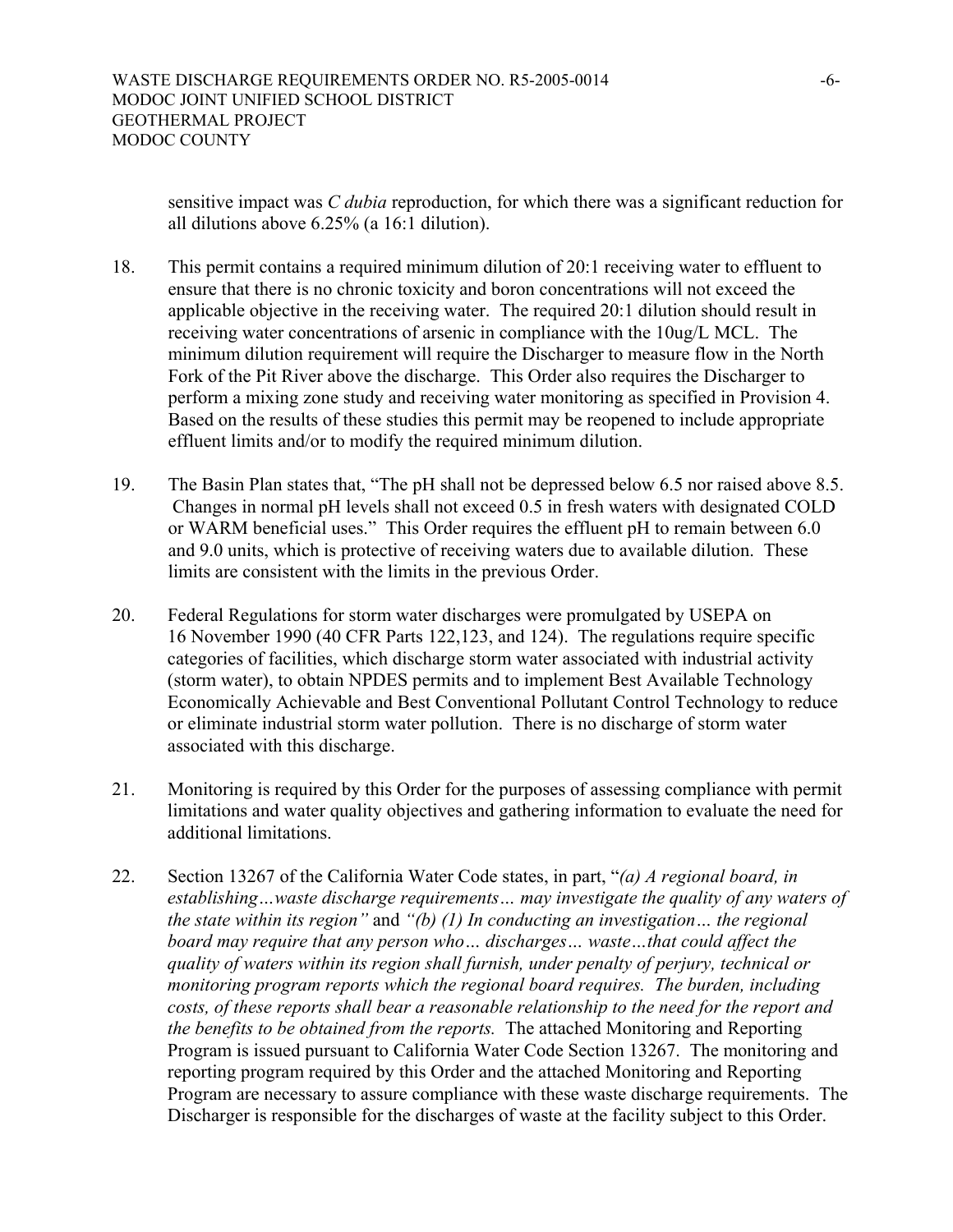- 23. Effluent limitations, and toxic and pretreatment effluent standards established pursuant to Sections 301 (Effluent Limitations), 302 (Water Quality Related Effluent Limitations), 304 (Information and Guidelines), and 307 (Toxic and Pretreatment Effluent Standards) of the Clean Water Act (CWA) and amendments thereto are applicable to the discharge.
- 24. The action to adopt an NPDES permit is exempt from the provisions of Chapter 3 of the California Environmental Quality Act (CEQA) (Public Resources Code Section 21100, et seq.), in accordance with Section 13389 of the California Water Code.
- 25. The Board has notified the Discharger and interested agencies and persons of its intent to prescribe waste discharge requirements for this discharge and has provided them with an opportunity for a public hearing and an opportunity to submit their written views and recommendations.
- 26. The Board, in a public meeting, heard and considered all comments pertaining to the discharge.
- 27. This Order shall serve as an NPDES permit pursuant to Section 402 of the CWA, and amendments thereto, and shall take effect upon the date of hearing, provided USEPA has no objections.

**IT IS HEREBY ORDERED** that Order No. 99-066 is rescinded and the Modoc Joint Unified School District, its agents, successors, and assigns, in order to meet the provisions contained in Division 7 of the California Water Code and regulations adopted thereunder, and the provisions of the Clean Water Act and regulations and guidelines adopted thereunder, shall comply with the following:

#### **A. Discharge Prohibitions:**

- 1. Discharge of wastewater at a location or in a manner different from that described in Findings of this Order is prohibited.
- 2. The discharge of wastewater from AL-1 to the Pit River when dilution is less than 20:1 is prohibited.
- 3. The discharge of wastewater from AL-2 to surface waters is prohibited.
- 4. The by-pass or overflow of geothermal effluent from the collection, transport, or disposal facilities to land areas or surface waters other than those designated for disposal purposes is prohibited.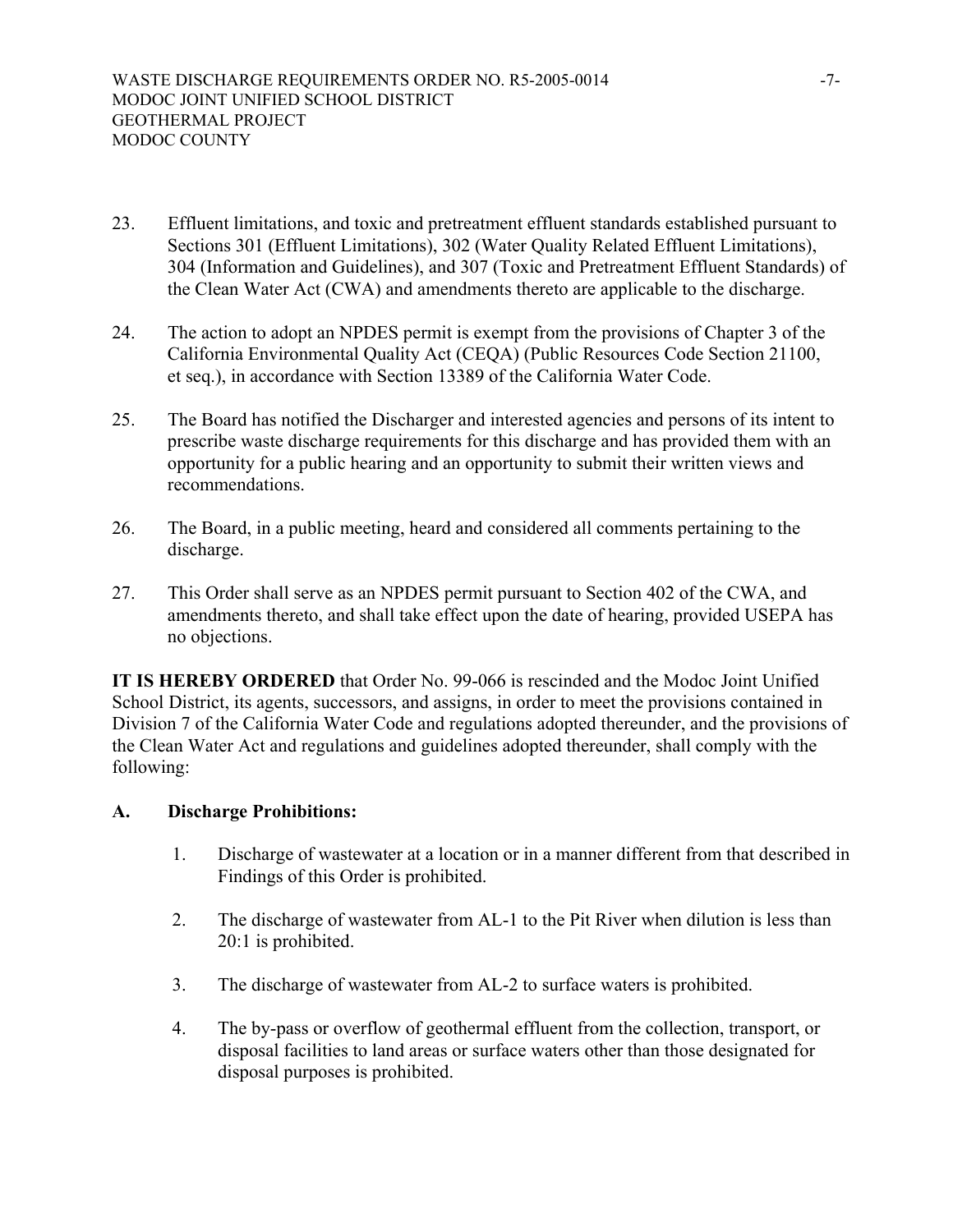5. The discharge of hazardous or toxic substances, including petroleum products, is prohibited.

## **B. Effluent Limitations**

- 1. The maximum 24-hour average discharge rate shall not exceed 115 gpm (0.166 mgd).
- 2. The discharge shall not have a pH less than 6.0 nor greater than 9.0.
- 3. Survival of test fish in 96-hour bioassays of undiluted waste shall be no less than:

 Minimum for any one bioassay - - - - - - - - - - - - - - - - - - - 70% Median for any three or more consecutive bioassays - - - - - - 90%

#### **C. Discharge Specifications**

- 1. Neither the treatment nor the discharge shall cause a nuisance or pollution as defined by the CWC, Section 13050.
- 2 The discharge shall not cause degradation of any water supply.

## **D. Receiving Water Limitations**

 Receiving water limitations are based upon water quality objectives contained in the Basin Plan. As such, they are a required part of this permit.

The discharge shall not cause the following in the North Fork Pit River:

- 1. Concentrations of dissolved oxygen to fall below 7.0 mg/l.
- 2. Concentrations of Boron to exceed 1000 ug/L.
- 3. Concentrations of Arsenic to exceed 10 ug/L.
- 4. Oils, greases, waxes, or other materials to form a visible film or coating on the water surface or on the stream bottom.
- 5. Oils, greases, waxes, floating material (liquids, solids, foams, and scums), or suspended material to create a nuisance or adversely affect beneficial uses.
- 6. Aesthetically undesirable discoloration.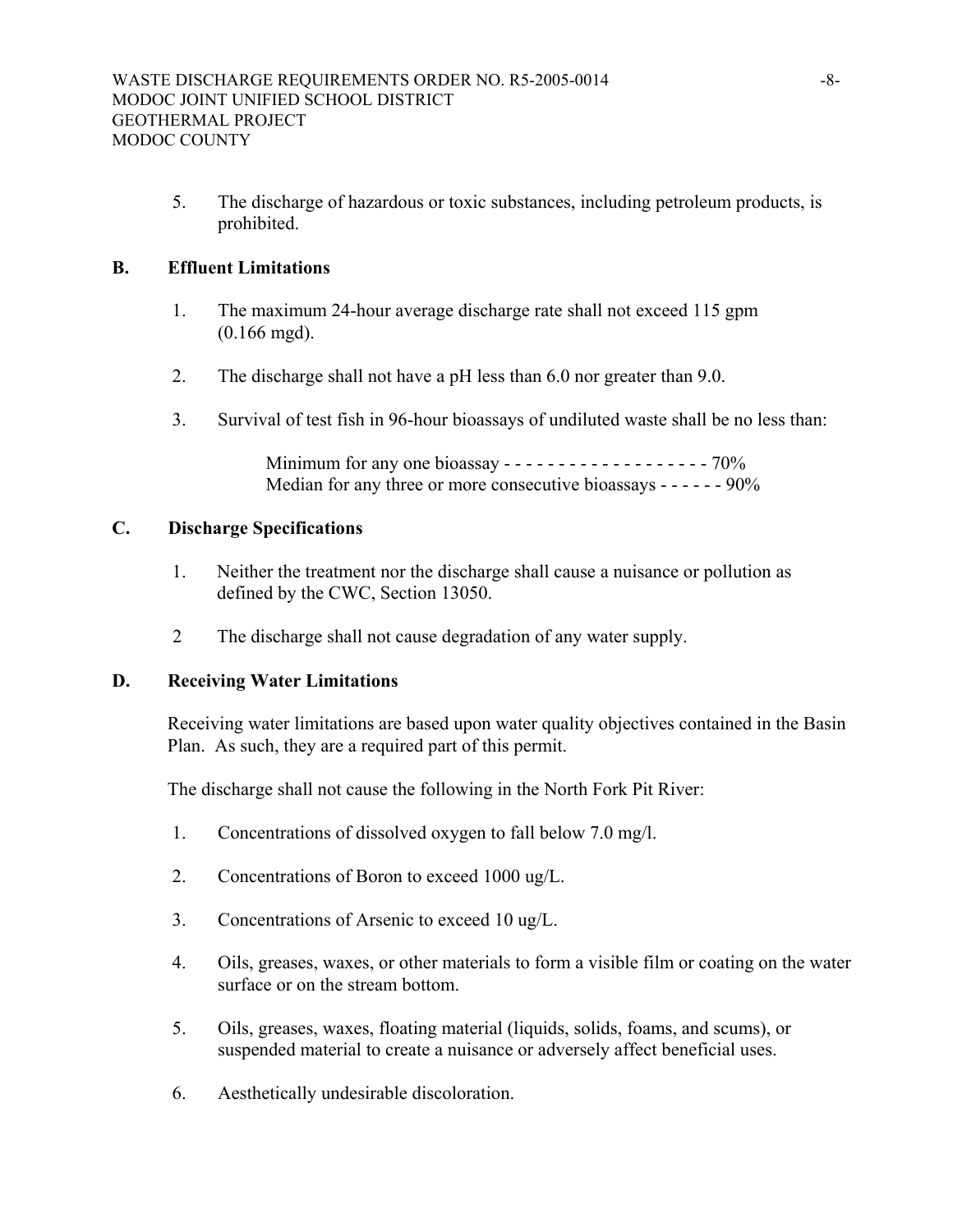- 7. Fungi, slimes, or other objectionable growths.
- 8. The turbidity of receiving waters to increase over background levels by more than:
	- a. 1 NTU when background turbidity is between 0 and 5 NTUs;
	- b. 20 percent when background turbidity is between 5 and 50 NTUs;
	- c. 10 NTUs when background turbidity is between 50 and 100 NTUs; and
	- d. 10 percent when background turbidity is greater than 100 NTUs.

 In determining compliance with the above limits, appropriate averaging periods may be applied upon approval by the Executive Officer.

- 9. The normal ambient pH to fall below 6.5, exceed 8.5, or change by more than 0.5 units.
- 10. Deposition of material that causes nuisance or adversely affects beneficial uses.
- 11. The normal ambient temperature to be altered by more than  $5^{\circ}$ F.
- 12. Radionuclides to be present in concentrations that exceed maximum contaminant levels specified in the California Code of Regulations (CCR), Title 22; that harm human, plant, animal, or aquatic life; or that result in the accumulation of radionuclides in the food web to an extent that presents a hazard to human, plant, animal, or aquatic life.
- 13. Aquatic communities and populations, including vertebrate, invertebrate, and plant species, to be degraded.
- 14. Taste or odor-producing substances to impart undesirable tastes or odors to fish flesh or other edible products of aquatic origin, or to cause nuisance or adversely affect beneficial uses.
- 15. Toxic pollutants to be present in the water column, sediments, or biota in concentrations that adversely affect beneficial uses; that produce detrimental response in human, plant, animal, or aquatic life; or that bioaccumulate in aquatic resources at levels which are harmful to human health.
- 16. Violations of any applicable water quality standard for receiving waters adopted by the Board or the SWRCB pursuant to the CWA and regulations adopted thereunder.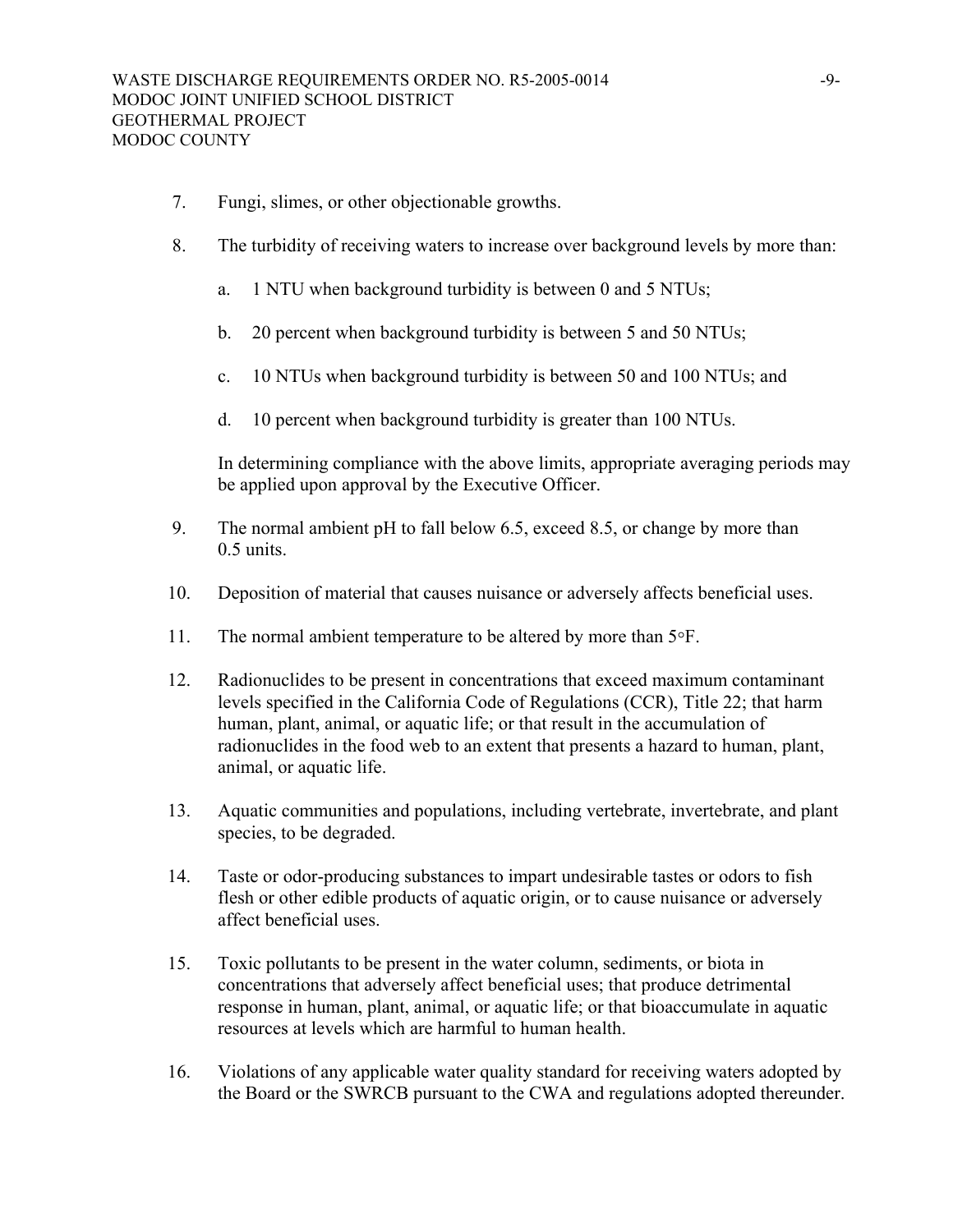#### **E. Provisions**

- 1. The Discharger shall comply with all the items of the "Standard Provisions and Reporting Requirements for Waste Discharge Requirements (NPDES)," dated February 2004, which are part of this Order. This attachment and its individual paragraphs are referred to as "Standard Provision(s)."
- 2. The Discharger shall comply with the attached Monitoring and Reporting Program No. R5-2005-0014, which is part of this Order, and any revisions thereto, as ordered by the Executive Officer.

 When requested by USEPA, the Discharger shall complete and submit Discharge Monitoring Reports. The submittal date shall be no later than the submittal date specified in the Monitoring and Reporting Program for Discharger Self-Monitoring Reports.

- 3. The Discharger shall submit by **1 July 2005** a report prepared by a civil engineer registered in the State of California which presents a survey of the stream channel cross sectional area at a range of elevations at the Estes Street bridge upstream of the discharge and proposal for measuring stream velocity and flow. Upstream flows shall be reported as soon as practicable but no later than **1 September 2005.**
- 4. The Discharger shall submit by **1 July 2005** a report prepared by a civil engineer registered in the State of California for conducting a mixing zone/dilution study conducted in accordance with the Section 1.4.2 of the SIP. The study shall be conducted during the 2005-2006 discharge period and results submitted not later than **1 July 2006.** Based on the results of these studies this Order may be reopened and appropriate effluent limits included and/or dilution credits may be modified.
- 5. The Discharger shall conduct the chronic toxicity testing specified in Monitoring and Reporting Program No. R5-2005-0014. If the testing indicates that the discharge causes, has the reasonable potential to cause, or contributes to an in-stream excursion above the water quality objective for toxicity, the Discharger shall submit a work plan to conduct a toxicity reduction evaluation (TRE), and upon approval conduct the TRE. This Order will be reopened to include a chronic toxicity limitation and/or a limitation for the specific toxicant identified in the TRE. Additionally, if a chronic toxicity water quality objective is adopted by the SWRCB, this Order may be reopened and a limitation based on that objective included.
- 6. This Order expires on **1 January 2010**, and the Discharger must file a Report of Waste Discharge in accordance with Title 23, CCR, not later than **180 days** in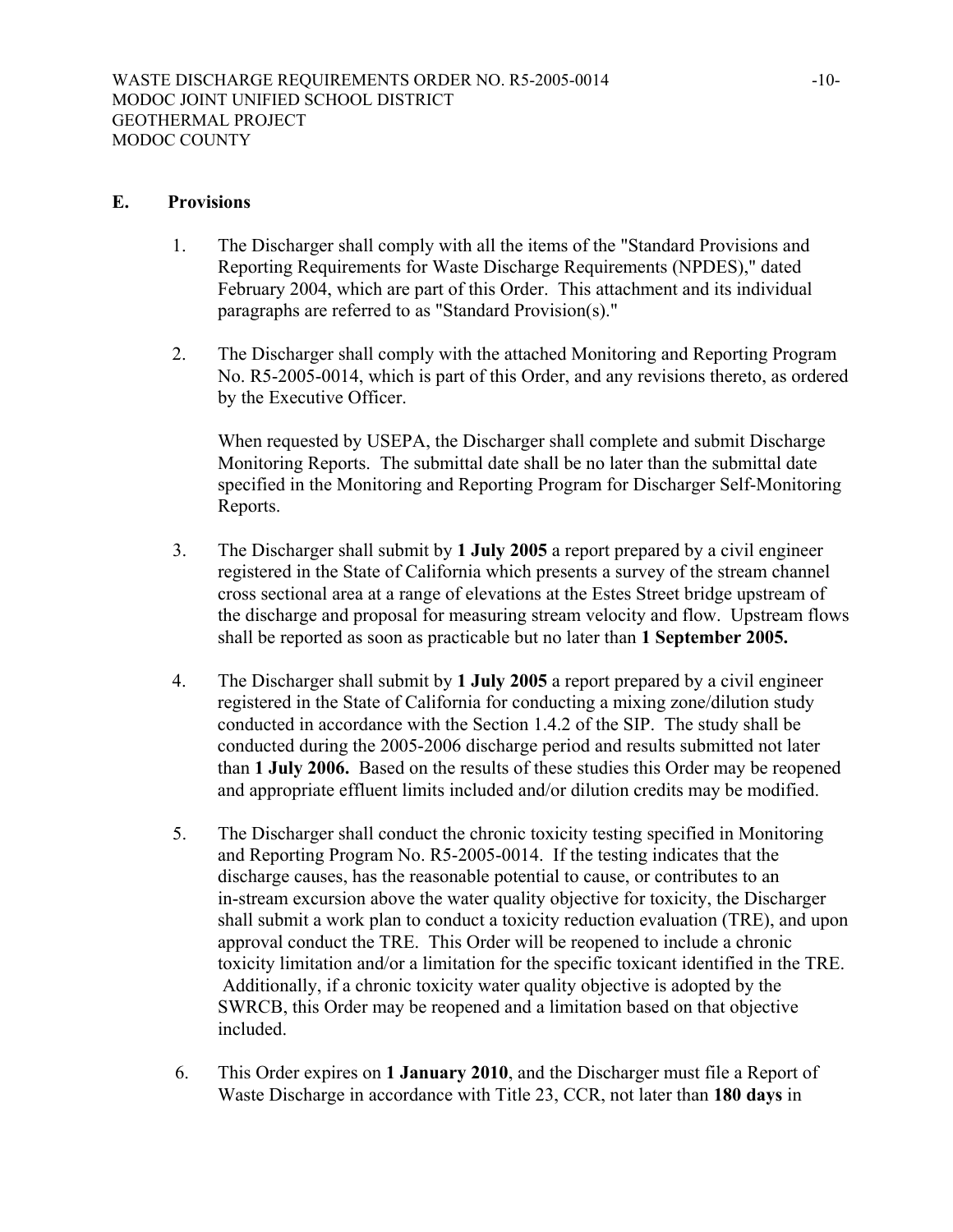advance of such date in application for renewal of waste discharge requirements if it wishes to continue the discharge.

- 7. Prior to making any change in the discharge point, place of use, or purpose of use of the wastewater, the Discharger shall obtain approval of, or clearance from, the SWRCB, Division of Water Rights.
- 8. In the event of any change in control or ownership of land or waste discharge facilities described herein, the Discharger shall notify the succeeding owner or operator of the existence of this Order by letter, a copy of which shall be immediately forwarded to this office.

 To assume operation under this Order, the succeeding owner or operator must apply in writing to the Executive Officer requesting transfer of the Order. The request must contain the requesting entity's full legal name; the state of incorporation, if a corporation; the name, address, and telephone number of the persons responsible for contact with the Board; and a statement. The statement shall comply with the signatory paragraph of Standard Provision D.6, and state that the new owner or operator assumes full responsibility for compliance with this Order. Failure to submit the request shall be considered a discharge without requirements, a violation of the California Water Code. Transfer shall be approved or disapproved in writing by the Executive Officer.

I, THOMAS R. PINKOS, Executive Officer, do hereby certify the foregoing is a full, true, and correct copy of an Order adopted by the California Regional Water Quality Control Regional Board, Central Valley Region, on 27 January 2005.

THOMAS R. PINKOS, Executive Officer

 $\mathcal{L}_\mathcal{L} = \mathcal{L}_\mathcal{L} = \mathcal{L}_\mathcal{L} = \mathcal{L}_\mathcal{L} = \mathcal{L}_\mathcal{L} = \mathcal{L}_\mathcal{L} = \mathcal{L}_\mathcal{L} = \mathcal{L}_\mathcal{L} = \mathcal{L}_\mathcal{L} = \mathcal{L}_\mathcal{L} = \mathcal{L}_\mathcal{L} = \mathcal{L}_\mathcal{L} = \mathcal{L}_\mathcal{L} = \mathcal{L}_\mathcal{L} = \mathcal{L}_\mathcal{L} = \mathcal{L}_\mathcal{L} = \mathcal{L}_\mathcal{L}$ 

JFR: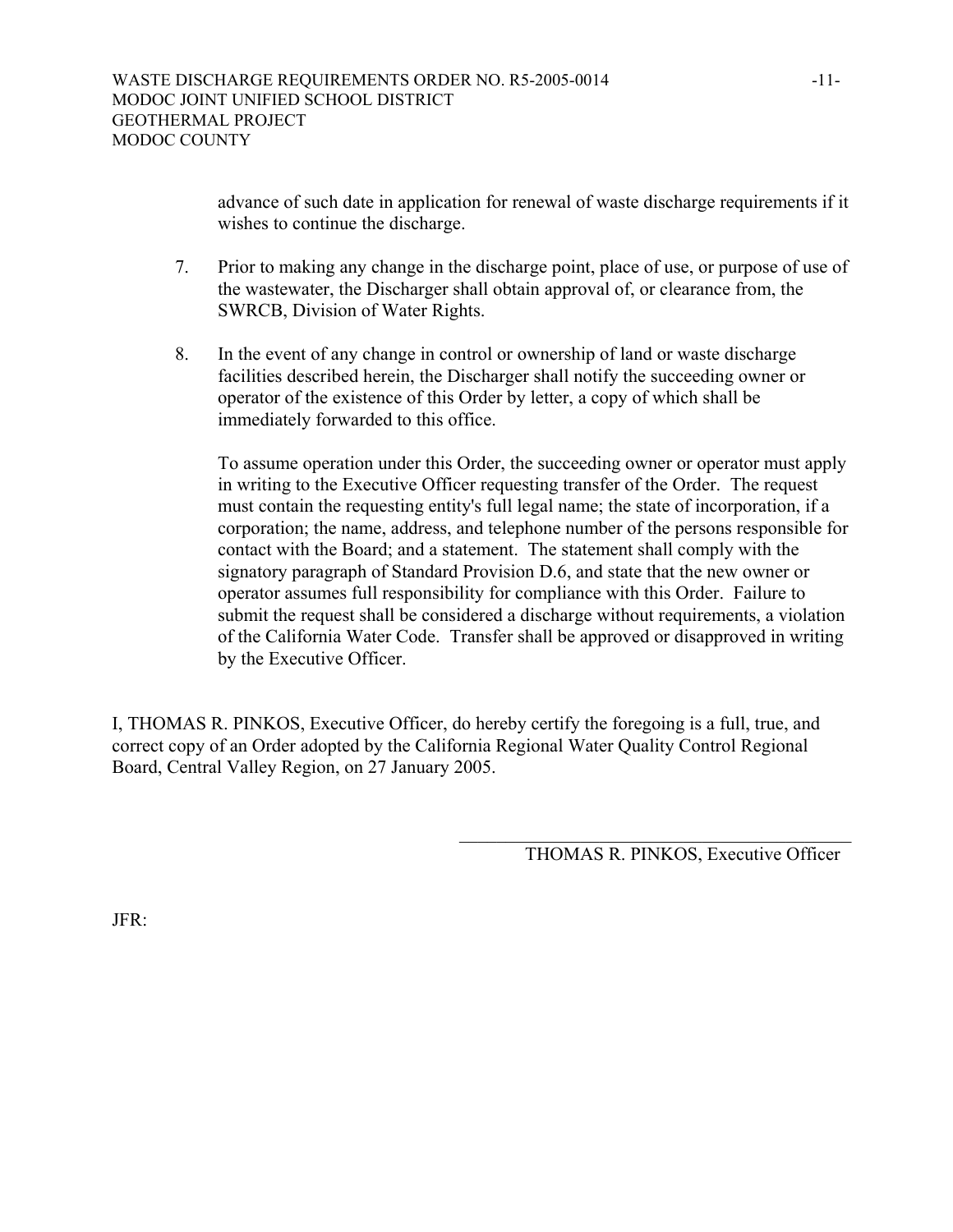### CALIFORNIA REGIONAL WATER QUALITY CONTROL BOARD CENTRAL VALLEY REGION

### MONITORING AND REPORTING PROGRAM NO. R5-2005-0014

### NPDES NO. CA0082406

# FOR MODOC JOINT UNIFIED SCHOOL DISTRICT GEOTHERMAL PROJECT MODOC COUNTY

This Monitoring and Reporting Program (MRP) is issued pursuant to California Water Code Sections 13267 and 13383 and describes requirements for monitoring effluent and receiving water. The Discharger shall not implement any changes to this MRP unless and until the Regional Board or Executive Officer approves such changes. Regional Board staff shall approve specific sample station locations prior to implementation of sampling activities.

All samples shall be representative of the volume and nature of the discharge or material sampled. The time, date, and location of each sample shall be recorded on a chain of custody form for the sample.

All water quality sampling and analyses shall be performed in accordance with the Monitoring and Reporting Requirements as outlined in the Standard Provisions of this Order. Water quality sample collection, storage, and analyses shall be performed according to 40 CFR Part 136, or other methods approved and specified by the Executive Officer. Water and waste analyses shall be performed by a laboratory approved for these analyses by the State Department of Health Services (DHS), except when a certified laboratory is not reasonably available to the Discharger, in which case a non-certified laboratory operating in compliance with an approved Quality Assurance-Quality Control program may be used.

#### **EFFLUENT MONITORING**

Effluent samples shall be collected of the discharge from AL-1 prior to dilution from any other sources. Effluent samples should be representative of the volume and nature of the discharge. Time of collection of a grab sample shall be recorded. The following shall constitute the effluent monitoring program:

| <b>Constituent</b>   | <u>Unit</u>   | <b>Type of</b><br><b>Sample</b> | <b>Sampling</b><br><b>Frequency</b> |
|----------------------|---------------|---------------------------------|-------------------------------------|
| 24-Hour Total Flow   | gpd           | Cumulative                      | Monday through Friday               |
| pH                   | pH units      | Grab                            | Monthly                             |
| Specific Conductance | $\mu$ mhos/cm | Grab                            | Monthly                             |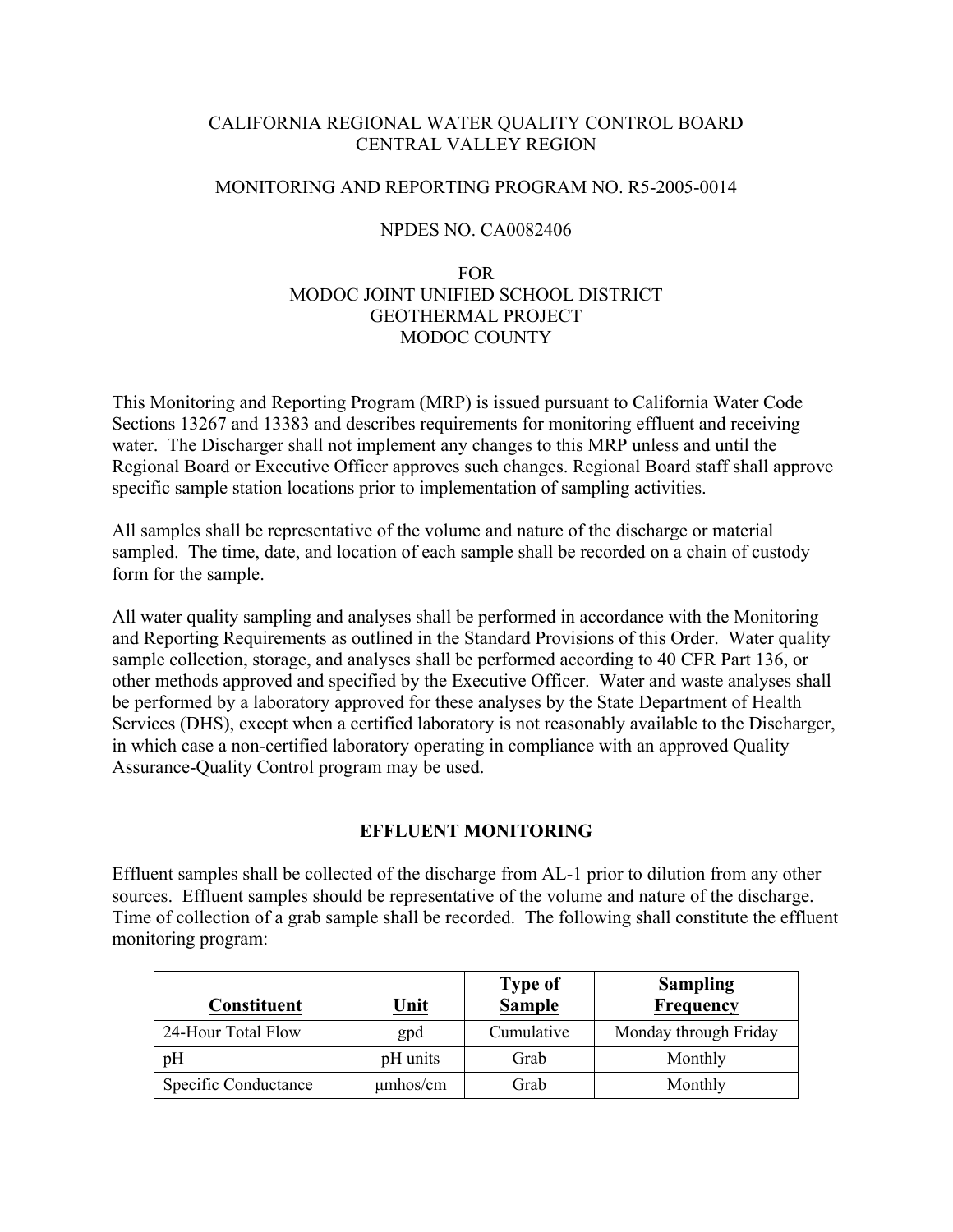| <b>Constituent</b>               | <u>Unit</u> | <b>Type of</b><br><b>Sample</b> | <b>Sampling</b><br><b>Frequency</b> |
|----------------------------------|-------------|---------------------------------|-------------------------------------|
| <b>Total Dissolved Solids</b>    | mg/1        | Grab                            | Monthly                             |
| Boron                            | mg/1        | Grab                            | Quarterly <sup>1</sup>              |
| Arsenic                          | $\mu$ g/l   | Grab                            | Quarterly <sup>1</sup>              |
| Acute Toxicity <sup>2</sup>      | % Survival  | Grab                            | Semi-annually                       |
| <b>Priority Pollutant Metals</b> | $\mu$ g/L   | Grab                            | Once during life of Permit          |

 $\frac{1}{2}$  To be performed in October (fourth quarter) and January (first quarter) each year.<br><sup>2</sup> 96-hour static bioassay using rainbow trout. Test to be performed once at the commencement of pumping in the fall and once during the period of maximum use in the winter.

### **RECEIVING WATER MONITORING**

Receiving water monitoring shall be conducted monthly with the exception of flow which shall be monitored daily. All receiving water samples shall be grab samples. Receiving water samples shall be taken from the following:

| Description                                                   |
|---------------------------------------------------------------|
| 50 feet upstream from the point of discharge to the Pit River |
| Stormwater drain pipe containing geothermal discharge         |
| County Road 54 bridge on the North Fork of the Pit River      |
|                                                               |

The following shall constitute the receiving water monitoring program:

| Constituent                                        | Unit          | <b>Station</b>        | <b>Sampling</b><br><b>Frequency</b> |
|----------------------------------------------------|---------------|-----------------------|-------------------------------------|
| Flow                                               | cfs           | $R-1$                 | Daily                               |
| pH                                                 | pH units      | $R-1$ , $R-2$ , $R-3$ | Monthly                             |
| Temperature                                        | $\circ$ F     | $R-1$ , $R-2$ , $R-3$ | Monthly                             |
| Specific Conductivity                              | $\mu$ mhos/cm | $R-1$ , $R-2$ , $R-3$ | Monthly                             |
| <b>Total Dissolved Solids</b>                      | mg/l          | $R-1$ , $R-2$ $R-3$   | Monthly                             |
| <b>Boron</b>                                       | $\mu$ g/l     | $R-1$ , $R-2$ $R-3$   | Monthly/Quarterly <sup>1</sup>      |
| Arsenic                                            | $\mu$ g/l     | $R-1$ , $R-2$ $R-3$   | Monthly/Quarterly <sup>1</sup>      |
| <b>Priority Pollutant Metals</b>                   | $\mu$ g/L     | $R-1$                 | Once during life of Permit          |
| Monthly during the first year, quarterly thorofter |               |                       |                                     |

Monthly during the first year, quarterly thereafter.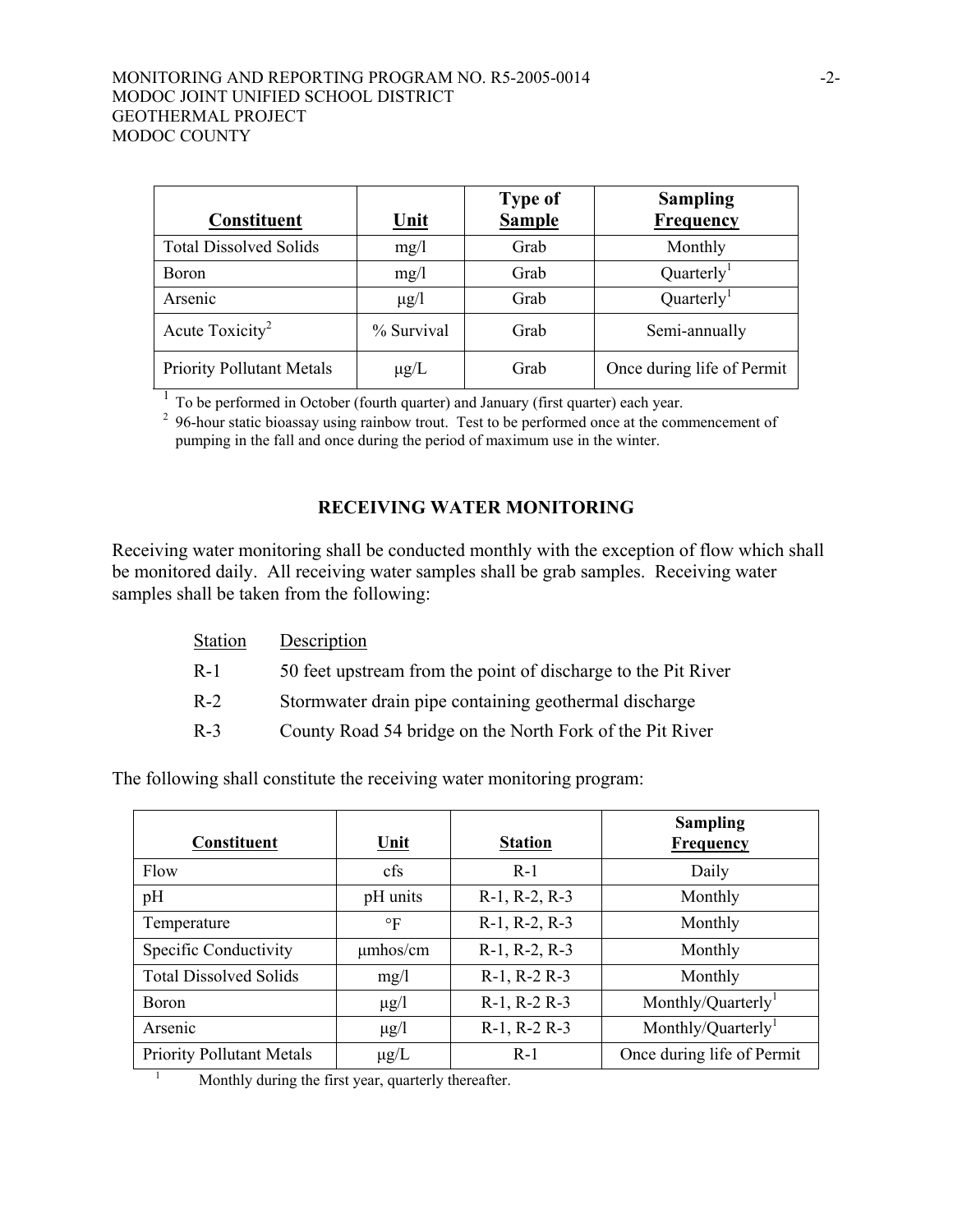In conducting the receiving water sampling, a log shall be kept of the receiving water conditions throughout the reach bounded by Stations R-l and R-3. Attention shall be given to the presence or absence of:

- a. Floating or suspended matter c. Bottom deposits
	-
- b. Discoloration d. Aquatic life
- 

Notes on receiving water conditions shall be summarized in the monitoring report.

#### **THREE SPECIES CHRONIC TOXICITY MONITORING**

Chronic toxicity monitoring shall be conducted to determine whether the effluent is contributing toxicity to the North Fork Pit River at a dilution of 1:20 (effluent to receiving water). The testing shall be conducted as specified in *Short-Term Methods for Estimating the Chronic Toxicity of Effluents and Receiving Water to Freshwater Organisms*, EPA 600-4-91-002, or latest edition. Chronic toxicity samples shall be collected at the discharge of the heat exchanger prior to its entering the storm drain. Twenty-four-hour composite or flow proportional samples shall be representative of the volume and quality of the discharge. Time of collection samples shall be recorded. As the North Fork Pit River has been shown to cause chronic toxicity for *Ceriodaphnia dubia* reproduction, it is acceptable to use laboratory water as the diluent. Chronic toxicity monitoring shall include the following:.

Species: *Pimephales promelas, Ceriodaphnia dubia*, and *Selenastrum capricornutum*

Frequency: Once during the life of the permit

## **PRIORITY POLLUTANT METALS MONITORING**

The State Water Resources Control Board (SWRCB) adopted the *Policy for Implementation of Toxics Standards for Inland Surface Waters, Enclosed Bays, and Estuaries of California* (known as the State Implementation Policy or SIP). The SIP states that the Regional Boards will require periodic monitoring (at least once prior to issuance and reissuance of a permit) for pollutants for which criteria or objectives apply and for which no effluent limitations have been established.

The Regional Board has determined that, based on priority pollutant data received to date, discharge of priority pollutants other than metals is highly unlikely. Accordingly, the Regional Board is requiring, as part of this Monitoring and Reporting Program, that the Discharger conduct effluent and receiving water monitoring (at a receiving water station upstream of the point of discharge) and analysis of priority pollutant metals **one time at least 180 days but no more than 365 days prior to expiration of this Order.**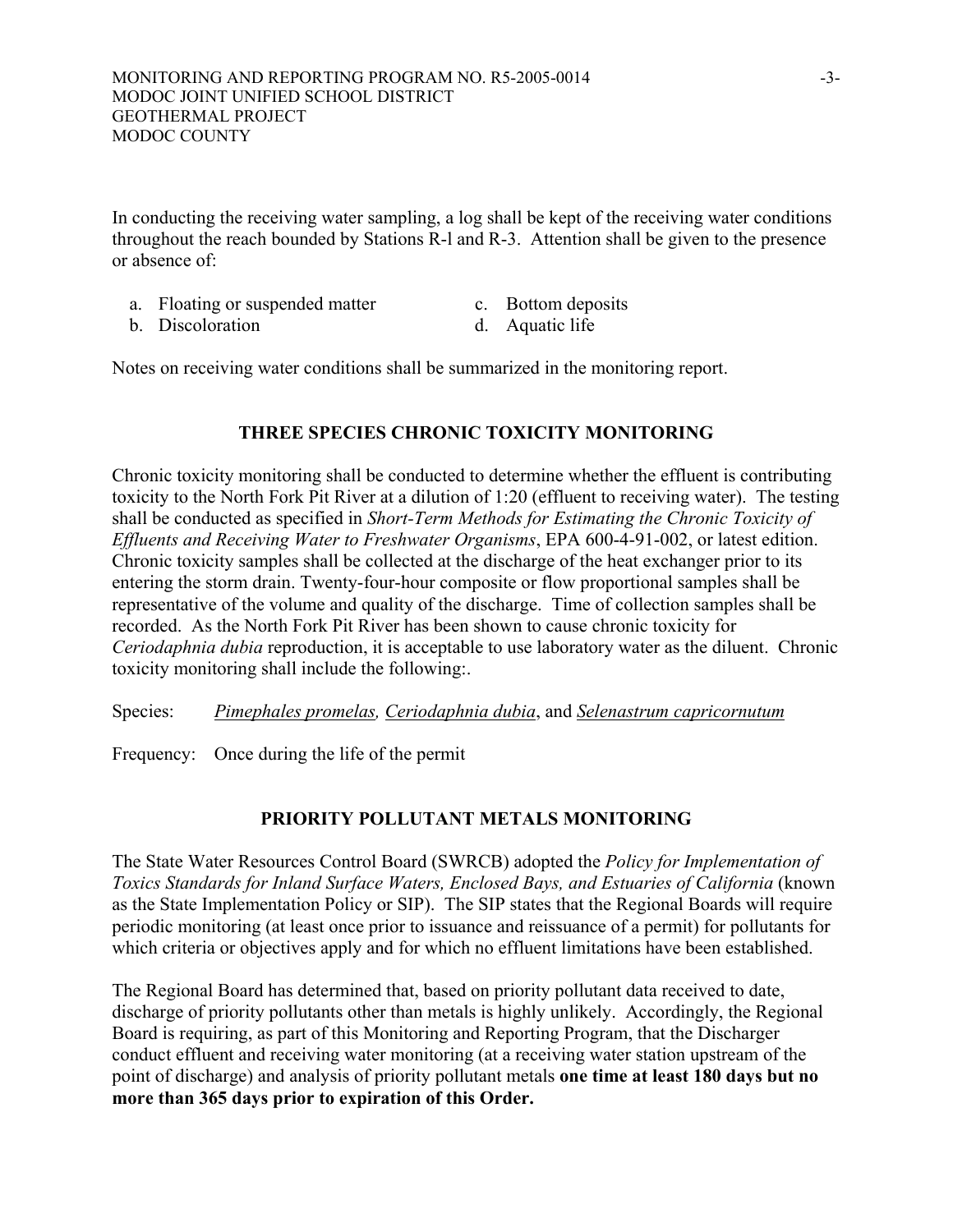The Discharger must analyze pH and hardness of the effluent and receiving water at the same time as priority pollutant metals. The priority pollutant metals for which this one-time analysis is required are as follows:

- Antimony Lead
- Arsenic Mercury
- Beryllium Nickel
- Cadmium **Selenium**
- Chromium (III) Silver
- Chromium (IV) Thallium
- Copper Zinc
- 
- 
- 
- 
- 
- Metals shall be analyzed by the USEPA methods listed below. Alternative analytical procedures may be used with approval by the Regional Board if the alternative method has the same or better detection level than the method listed.

| <b>Method Description</b>                                       | <b>EPA</b><br><b>Method</b> | <b>Constituents</b>                                                                                        |
|-----------------------------------------------------------------|-----------------------------|------------------------------------------------------------------------------------------------------------|
| <b>Inductively Coupled Plasma/Mass</b><br>Spectrometry (ICP/MS) | 1638                        | Antimony, Beryllium, Cadmium,<br>Copper, Lead, Nickel, Selenium, Silver,<br>Thallium, Total Chromium, Zinc |
| Cold Vapor Atomic Absorption<br>(CVAA)                          | 1631                        | Mercury                                                                                                    |
| Gaseous Hydride Atomic<br>Absorption (HYDRIDE)                  | 206.3                       | Arsenic                                                                                                    |
| Flame Atomic Absorption (FAA)                                   | 218.4                       | Chromium VI                                                                                                |

All priority pollutant metal analyses shall be performed at a laboratory certified by the DHS. The laboratory is required to submit the Minimum Level (ML) and the Method Detection Limit (MDL) with the reported results for each constituent. The MDL should be as close as practicable to the U.S. EPA MDL determined by the procedure found in 40 CFR Part 136. The results of analytical determinations for the presence of chemical constituents in a sample shall use the following reporting protocols:

- a. Sample results greater than or equal to the reported ML shall be reported as measured by the laboratory.
- b. Sample results less than the reported ML, but greater than or equal to the laboratory's MDL, shall be reported as "Detected but Not Quantified," or DNQ. The estimated chemical concentration of the sample shall also be reported.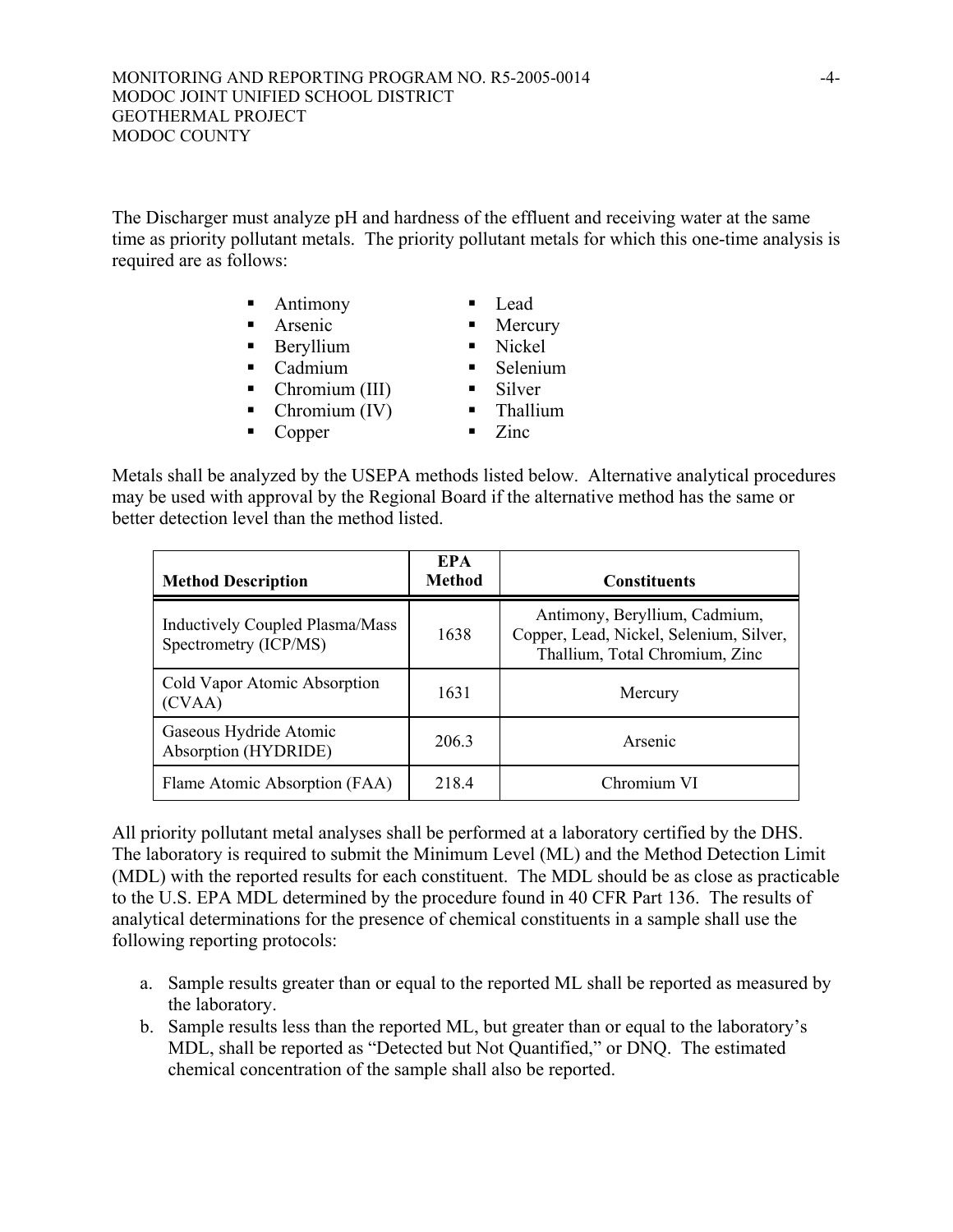- c. For the purposes of data collection, the laboratory shall write the estimated chemical concentration next to DNQ as well as the words "Estimated Concentration." Numerical estimates of data quality may be by percent accuracy  $(+)$  or  $-$  a percentage of the reported value), numerical ranges (low to high), or any other means considered appropriate by the laboratory.
- d. Sample results that are less than the laboratory's MDL shall be reported as "Not Detected" or ND.

### **REPORTING**

The Discharger shall submit monthly monitoring reports to the Regional Board by the **first day of the second month** following sample collection (i.e., the January report is due by 1 March). All reports submitted in response to this Order shall comply with signatory requirements of Standard Provision D.6. Effective in January 2004, any NPDES effluent monitoring report received more than 30 days after its due date is subject to a \$3000 Mandatory Minimum Penalty [Water Code Section 13385]. An additional \$3000 penalty is required for each 30 days a report is late. If you have no discharge, you must still submit a report indicating that no discharge occurred, or you will be subject to the \$3000 Penalties.

In reporting the monitoring data, the Discharger shall arrange the data in tabular form so that the date, the constituents, and the concentrations are readily discernible. The data shall be summarized in such a manner to illustrate clearly the compliance with waste discharge requirements.

The results of any monitoring done more frequently than required at the locations specified in the Monitoring and Reporting Program shall be reported to the Board.

The Discharger shall implement the above monitoring program on the first day of the month following effective date of this Order.

Ordered by:

THOMAS R. PINKOS, Executive Officer

27 January 2005

(Date)

JFR: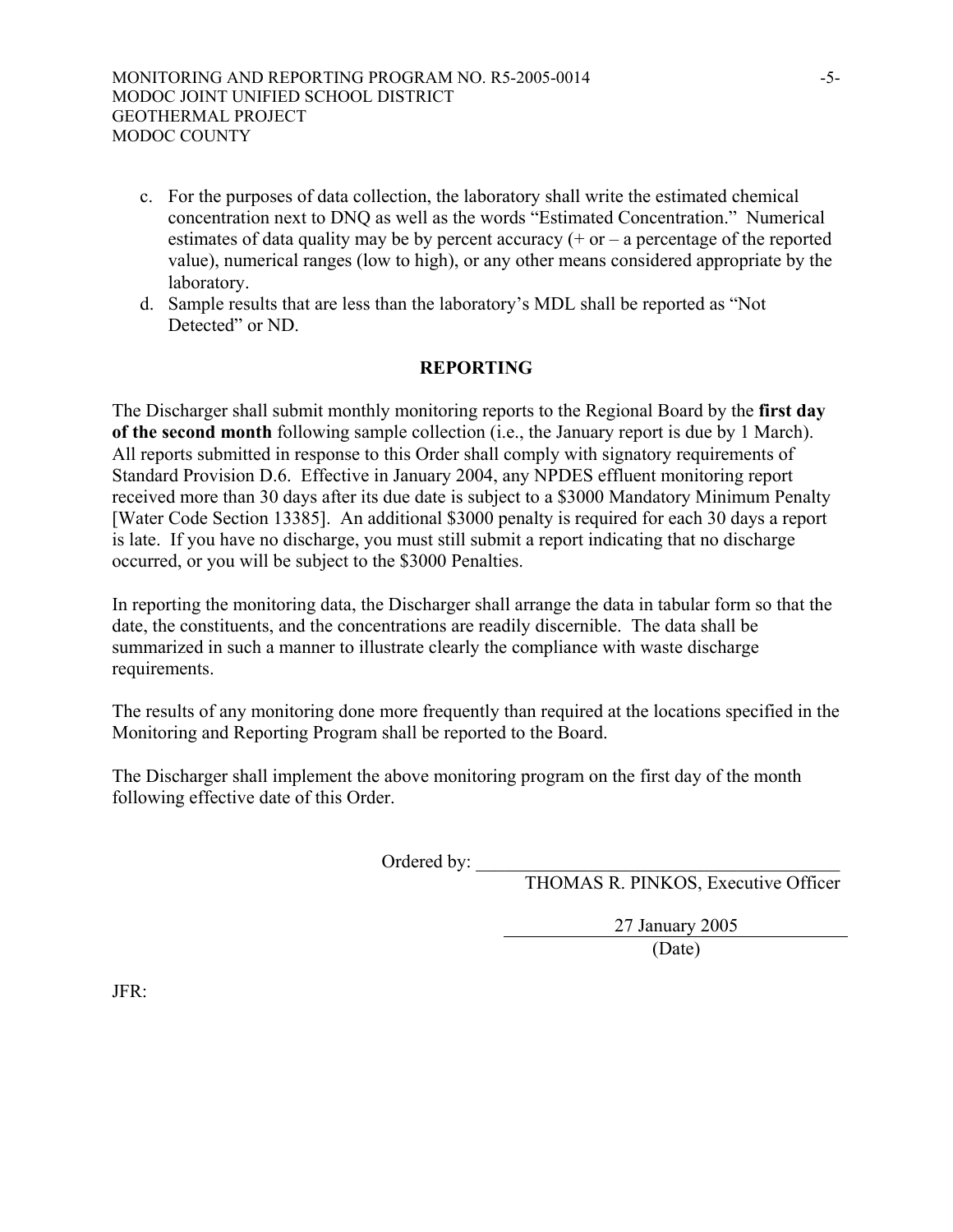#### **INFORMATION SHEET**

### ORDER NO. R5-2005-0014 MODOC JOINT UNIFIED SCHOOL DISTRICT GEOTHERMAL PROJECT MODOC COUNTY

### **GENERAL INFORMATION**

Modoc Joint Unified School District submitted a Report of Waste Discharge, dated 24 November 2003, and applied for a permit renewal to discharge waste under the National Pollutant Discharge Elimination System (NPDES) from the Modoc Joint Unified School District Geothermal Project.

The Discharger currently uses a geothermal production well AL-1 to heat Modoc High School. Well AL-1 was drilled in 1988 to 2424 ft and was deepened to 2940 ft in November 1991. Well AL-1 is located immediately east of the school's garage and maintenance building. To date AL-1 is the deepest well drilled in the Alturas Basin. AL-1 produces about 50 gpm of water at 83º C. Static wellhead pressure is 40 psi. A review of the 1998-99 monitoring data for AL-1 indicates that the maximum 24-hour average flow was approximately 114 gpm. Funding for the project was provided by the California Energy Commission. Well AL-1 has been under production since 1990 for heating the gymnasium, social hall, wood shop, weight room, art room, auto shop, transportation and maintenance departments at Modoc High School. The heat is extracted by means of heat exchangers and a floor slab system, and no chemicals are added to the geothermal water. Use of the geothermal heating system is seasonal since heating is required only during the winter months. Annual usage starts in September and lasts until June.

The Discharger discharges spent geothermal water from the geothermal space heating system into a sub grade storm drain which flows south for approximately 2,000 feet and discharges and discharges into the North Fork Pit River, approximately 400 feet west of the City of Alturas Main Street Bridge in Section 13, T42N, R12E, MDB&M, as shown on Attachment A, which is incorporated herein and made a part of this Order. The site lies within the Pit River Hydrologic Subarea No. 526.52 as defined on interagency hydrologic maps prepared by the State Department of Water Resources. Average discharge flows in September, October, and November are about 20 gpm, increasing to 50 gpm by December and gradually decreasing back to 20 gpm by June.

The Narrative Attached to NPDES Permit Renewal describes the geothermal production Well AL-1 as follows:

 *Production Well AL-1*:

Estimated Average Flow: 30 gpm Estimated Maximum Flow: 115 gpm Theoretical Design Flow: 60 gpm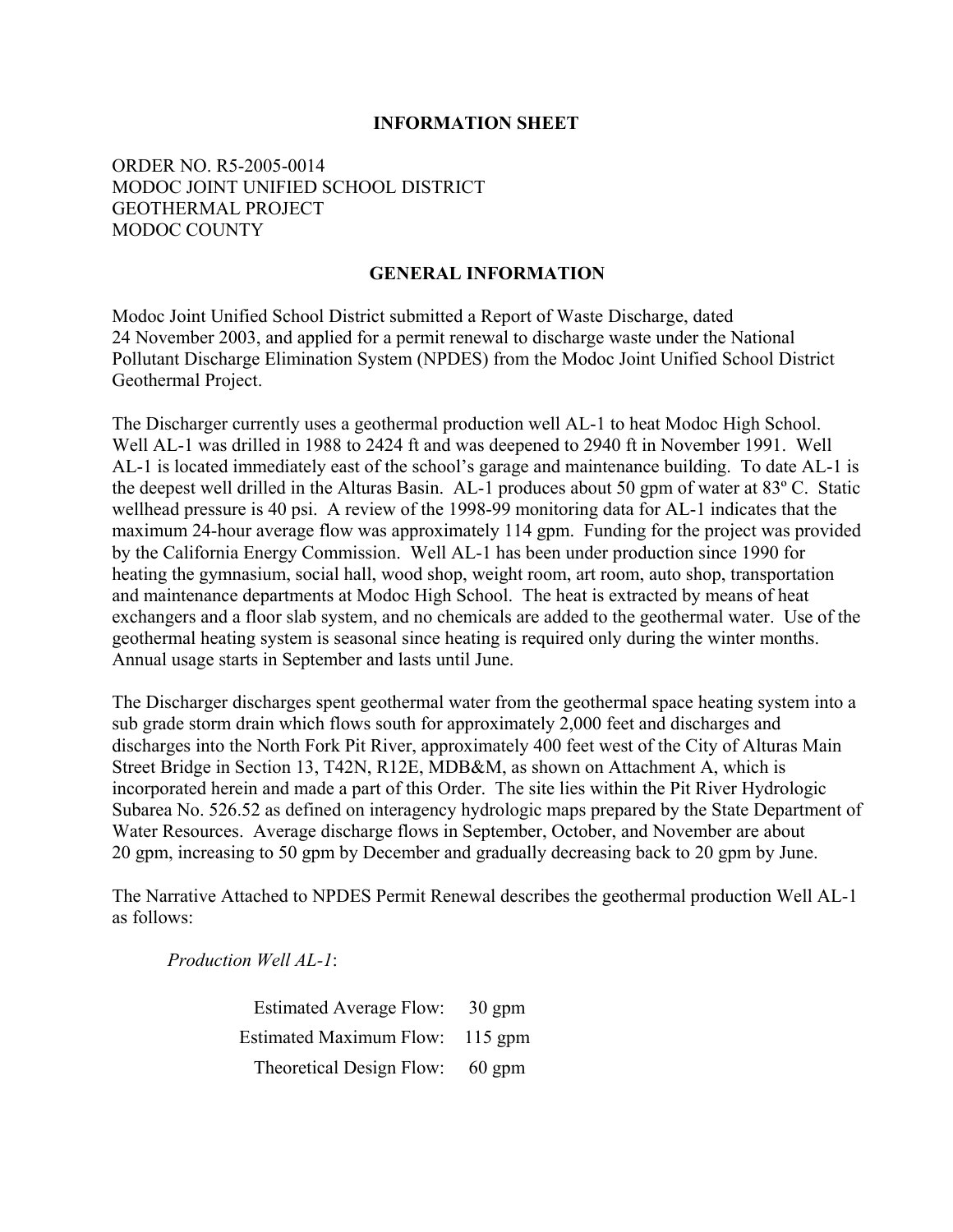Analyses by staff and the monitoring results submitted by the Discharger for 2002-2004 show the following range in concentrations for the constituents in the geothermal water from the AL-1 wellhead:

| <b>Constituent</b>             | Concentration          |
|--------------------------------|------------------------|
| pH                             | $7.0 - 9.1$            |
| <b>Electrical Conductivity</b> | $1750 - 3190$ umhos/cm |
| Total Dissolved Solids (TDS)   | $1276 - 1,465$ mg/L    |
| Boron                          | $10.7 - 13.4$ mg/l     |
| Arsenic                        | $16.6 - 16.9$ ug/L     |
| Copper                         | $2.1 - 5.6$ ug/L       |
| Lead                           | $0.08 - 0.2$ ug/L      |
| Selenium                       | 4.5-4.6 $\mu$ g/L      |
| Zinc                           | $1.5 - 7$ ug/L         |
| Mercury (total)                | $1.79 - 2.19$ ng/l     |

Analyses submitted by the Discharger for the discharge from the sub grade storm drain to the North Fork Pit River for 2002-2004 indicated the pH ranged from 6.2 to 8.4, temperature ranged from 62.1ºF to 90.2ºF, chloride ranged from 42 to 539 mg/L, and boron ranged from 0.97 mg/L to 1.2 mg/L. Maximum concentrations of pollutants in receiving water as a result of the discharge are most likely to occur in September through November when flow in the North Fork Pit River is low. Discharge rates of geothermal waters are maximum in the winter months between October and May, however Maximum flows in the North Fork Pit River normally occur in late winter and early spring during the period of maximum discharge. Flows decrease throughout the summer and are at a minimum in July and August when there is no discharge of geothermal water.

The Discharger owns a second geothermal production well, AL-2, which was to be used for heating of the Modoc Elementary-Middle School Complex. Static wellhead pressure is 110 to 120 psi. Geothermal water from AL-2 is high in Mercury (814 ng/L) and discharge to surface waters would require treatment to meet effluent limits. For this reason the resource has not been used. The previous Order No. 99-066 prohibited discharge to surface waters and the prohibition is carried over in this Order. If the Discharger proposes to treat the spent geothermal water from AL-2, this Order may be reopened to include appropriate effluent limits for mercury. Grant funding from the U.S. Department of Energy may become available in the future for drilling an injection well, and if this occurs the Discharger would be able to use AL-2. Discharges to an injection well would not be covered under waste discharge requirements, but would be regulated by the California Department of Conservation, Division of Oil, Gas and Geothermal Resources.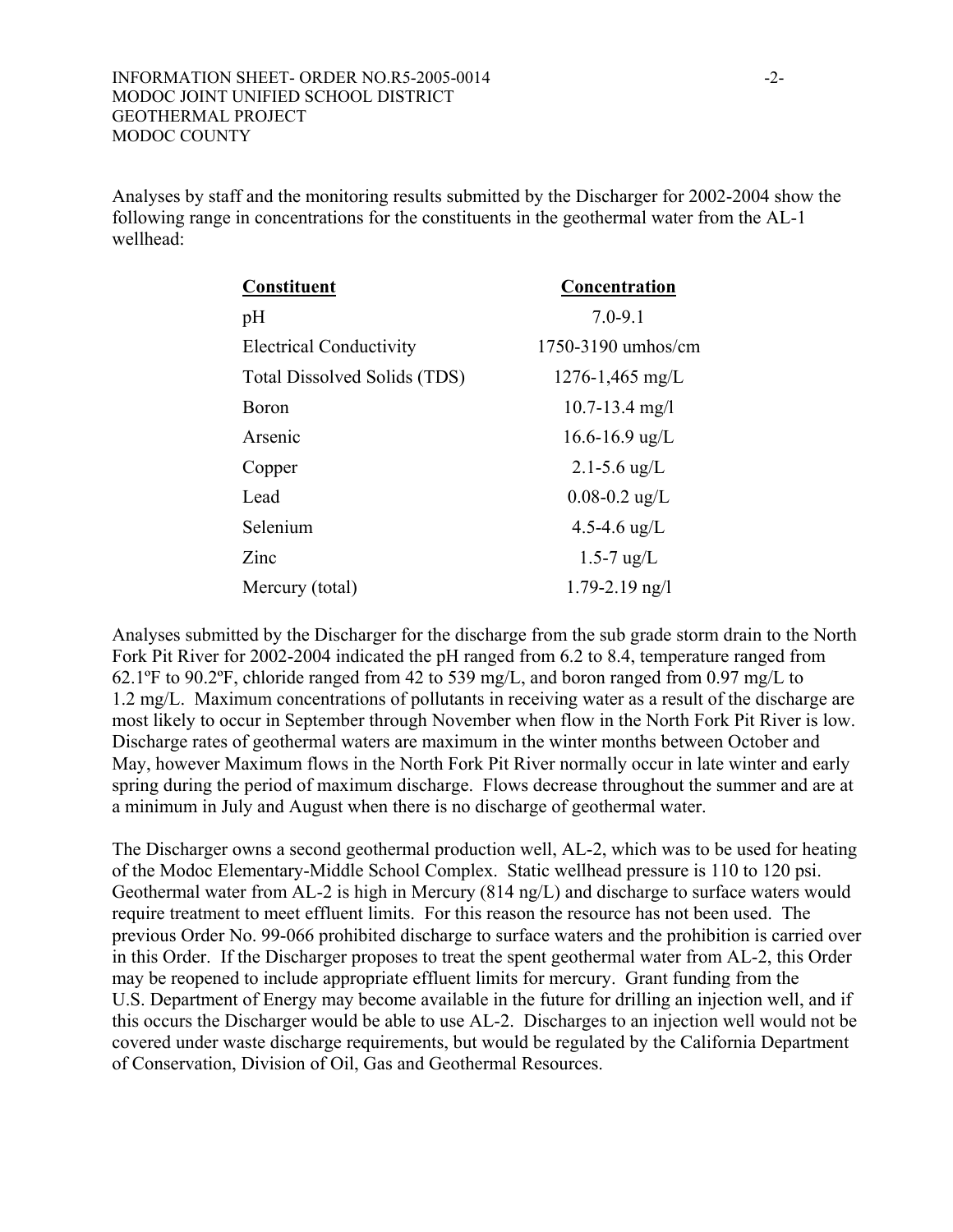#### **BENEFICIAL USES**

The Basin Plan identifies the following beneficial uses for the Pit River downstream of the discharge: municipal and domestic supply (MUN); agricultural irrigation and agricultural stock watering (AGR), body contact water recreation (REC-1), other non-body contact water recreation (REC-2), warm freshwater aquatic habitat (WARM), cold freshwater aquatic habitat (COLD), warm and cold spawning habitat (SPWN), and wildlife habitat (WILD). The Basin Plan on page II-1.00 states: "Protection and enhancement of existing and potential beneficial uses are primary goals of water quality planning…" and with respect to disposal of wastewaters states that "...disposal of wastewaters is [not] a prohibited use of waters of the State; it is merely a use which cannot be satisfied to the detriment of beneficial uses."

The beneficial uses of groundwater are municipal and domestic supply (MUN), industrial service supply (IND), industrial process supply (PRO) and agricultural supply (AGR).

## **WATER QUALITY CONTROL PLAN, NATIONAL TOXICS RULE, AND CALIFORNIA TOXICS RULE**

The Regional Board adopted a *Water Quality Control Plan*, *Fourth Edition, for the Sacramento and San Joaquin River Basins* (hereafter Basin Plan). The Basin Plan designates beneficial uses, establishes water quality objectives, and describes an implementation program and policies to achieve water quality objectives for all waters of the Basin. This includes plans and policies adopted by the State Water Resources Control Board (SWRCB) and incorporated by reference, such as Resolution No. 68-16, "Statement of Policy with Respect to Maintaining High Quality of Waters in California" (Resolution No. 68-16). These requirements implement the Basin Plan. The Basin Plans, as amended, designate beneficial uses, establish water quality objectives, and contain implementation plans and policies for waters of the Basins. Pursuant to the California Water Code (CWC) Section 13263(a), waste discharge requirements must implement the Basin Plans.

The discharge as permitted herein is consistent with the provisions of State Water Resources Control Board Resolution No. 68-16. Geothermal water is pumped directly from the well to the heat exchanger and then to the sub grade storm drain, which discharges to the North Fork Pit River. In consideration of the conditions at the facility there are no additional requirements for a groundwater monitoring program.

U.S. EPA adopted the *National Toxics Rule* (NTR) on 22 December 1992, which was amended on 4 May 1995 and 9 November 1999, and the *California Toxics Rule* (CTR) on 18 May 2000, which was amended on 13 February 2001. These Rules contain water quality standards applicable to this discharge. The SWRCB adopted the *Policy for Implementation of Toxics Standards for Inland Surface Waters, Enclosed Bays, and Estuaries of California* (known as the State Implementation Policy or SIP) on 2 March 2000, which contains policies and procedures for implementation of the NTR and the CTR.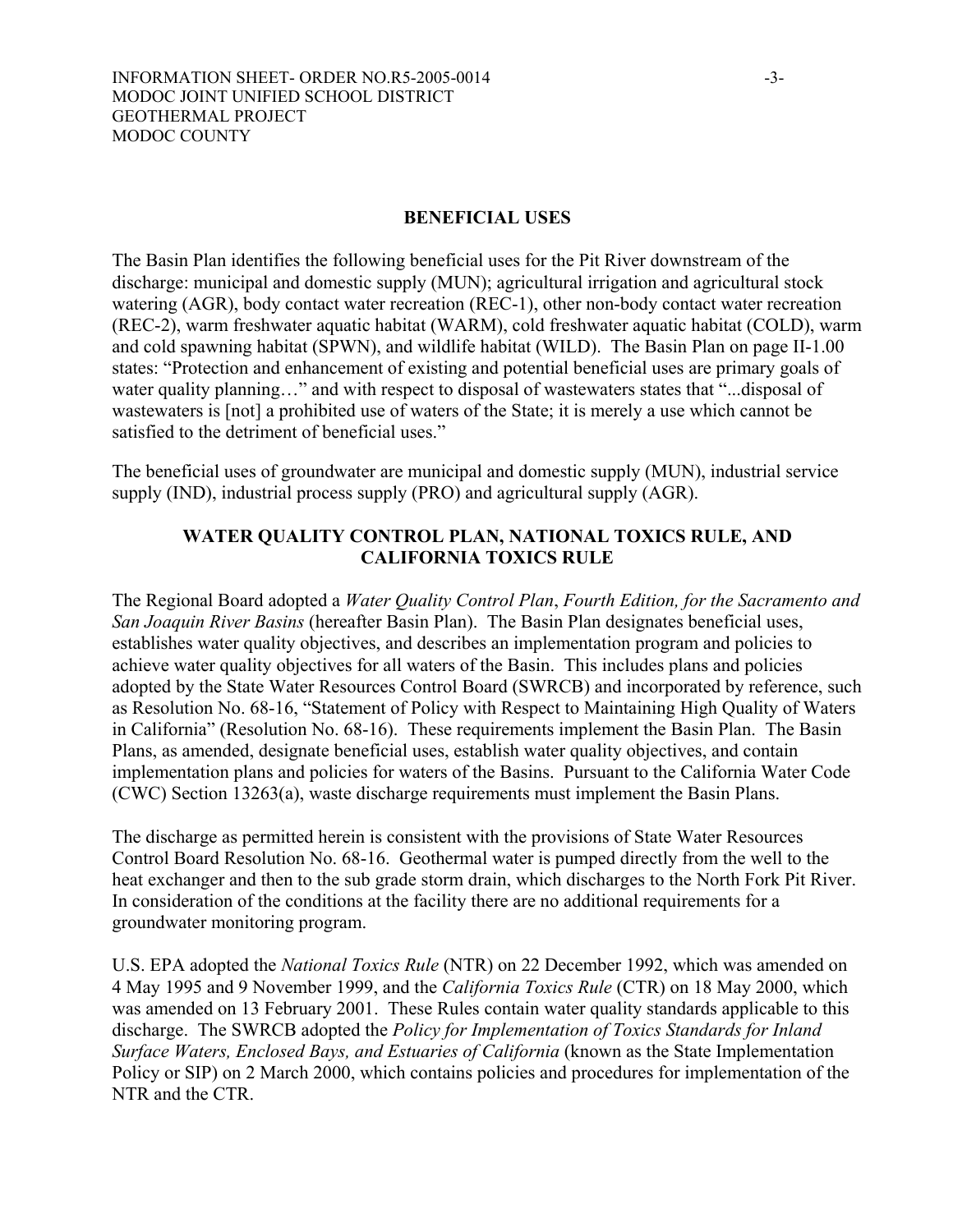#### **EFFLUENT LIMITATIONS AND REASONABLE POTENTIAL**

Federal regulations at 40 CFR 122.44(d)(1) require effluent limitations for all pollutants that are or may be discharged at a level that will cause, have the reasonable potential to cause, or contribute to an in-stream excursion above a numeric water quality criterion (such as CTR criterion) or a narrative water quality criterion within a State water quality standard. These regulations also set forth a methodology for establishing effluent limitations based on narrative state water quality criteria [40 CFR 122.44(d)(1)(vi)(A-C)].

On 11 December 2000, the Discharger was issued a letter under the authority of California Water Code Section 13267 requesting effluent and receiving water monitoring to perform a reasonable potential analysis to determine if pollutants are or may be discharged at a level that will cause or have the reasonable potential to cause, or contribute to an in-stream excursion above a narrative or numeric water quality standard. The Discharger sampled the effluent from the discharge and receiving water on 8 April 2002 to determine if the priority pollutants established in the CTR and NTR were detected. Analytical results were submitted for volatile substances, semi-volatile substances, pesticides, metals, asbestos, 2,3,7,8-TCDD dioxin, and sixteen other dioxin congeners. Arsenic was detected in the effluent at a concentration of 16.6 ug/L, and in the North Fork Pit River above the discharge at 0.7 ug/L. None of the other priority pollutants were detected at concentrations which would cause or contribute to an in-stream excursion above a narrative or numeric water quality standard.

The current Maximum Contaminate Level (MCL) for arsenic is 50 ug/L (drinking water standard for human health). A new state MCL for drinking water of 10 ug/L will take effect in January 2006, in conformance with the federal MCL of 10 ug/L for arsenic. Water quality objectives for protection of aquatic life are 340 ug/L acute and 150 ug/L chronic. No monitoring has been conducted at the point of discharge from the sub grade storm drain and there is limited information available for receiving water concentrations of arsenic. The SIP, in Section 1.3, Step 8, provides that, "If data are unavailable or insufficient…the Regional Board shall establish interim requirements…that require additional monitoring for the pollutant in place of a water quality-based effluent limitation." The Regional Board finds that, at this time, there is insufficient information to determine if an effluent limit for arsenic is required. Therefore, the Discharger is required to conduct additional monitoring and reporting for arsenic, as specified in the attached Monitoring and Reporting Program, to provide sufficient information. If, after sufficient information has been collected, the Regional Board finds that an effluent limit for arsenic is necessary, then this Order may be reopened to include an appropriate effluent limit for arsenic.

Boron is not a priority pollutant, however, Boron has been detected in the effluent at a maximum concentration of 13,400 ug/L. The receiving water criterion used for protection of agriculture is 700 ug/L boron and the State Action Level for toxicity is 1,000 ug/L. The maximum background concentration in the North Fork Pit River above the discharge was reported as 120 ug/L. The 700 ug/L limit is based on the mid range of "sensitive" crops which include mainly stone fruit, tree crops, beans and berries. Highly sensitive crops include citrus and blackberry. None of these crops are grown or are likely to be grown in the area of concern. The reach of the Pit River likely to be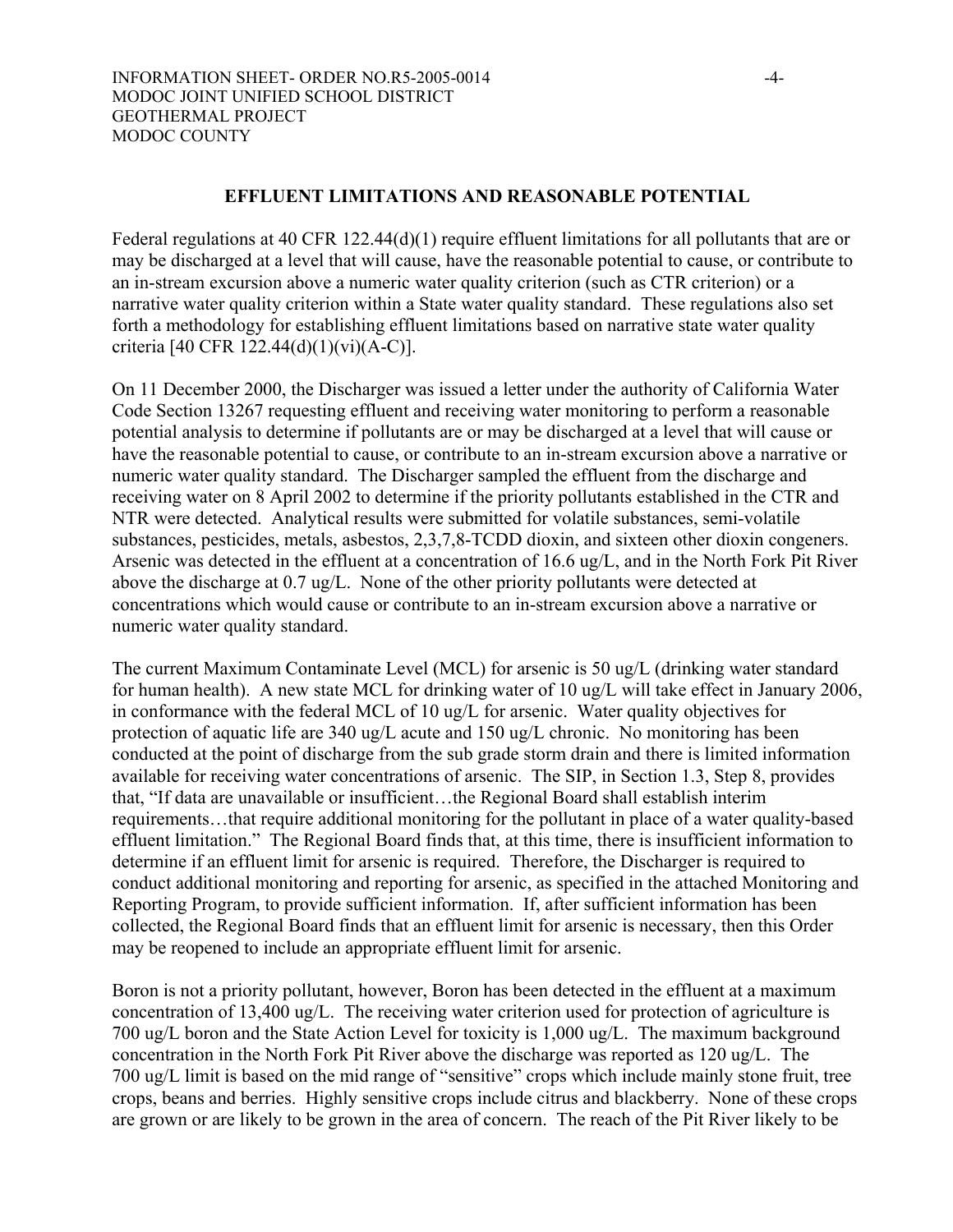affected by the discharge extends from Alturas to Canby. Pit River water in this reach is used for irrigation of pasture and forage crops, primarily alfalfa and triticale. Both of these crops are boron tolerant and could maintain yield with irrigation water in the  $4,000 - 6,000$  ug/L range. The maximum concentration of boron in receiving water would typically occur in September and October when there is low flow in the Pit River and moderate discharge rates of geothermal water. During this period the usage of irrigation water is low. Because of the type of crops grown and the pattern of irrigation usage, the 1,000 ug/L State Action Level has been used as the receiving water objective. Compliance with this objective would require at least a 15:1 dilution of receiving water to effluent.

The Basin Plan contains narrative standards for toxicity. The Basin Plan states that, "All waters shall be maintained free of toxic substances in concentrations that produce detrimental physiological responses in human, plant, animal or aquatic life. … In addition effluent limits based upon acute biotoxicity tests of effluents will be prescribed where appropriate." This order requires the Discharger to conduct annual testing for acute toxicity by a 96-hour static bioassay using Fathead Minnow. The minimum survival of test fishes in a 96-hour static bioassay of pure effluent for a single test is 70 %. The median survival for any three or more consecutive tests is 90 %. These limits are consistent with, or exceed the limits in the previous Order. Results for chronic bioassay analyses in 100% effluent indicated that there were significant reductions from the control in *Ceriodaphnia dubia* (*C. dubia*) reproduction, *Pimephales promelas* survival and growth, and a significant increase in the growth (cell count) of *Selenastrum capricornutum* growth. The most sensitive impact was *C dubia* reproduction, for which there was a significant reduction for all dilutions above 6.25% (a 16:1 dilution).

This permit contains a required minimum dilution of 20:1 receiving water to effluent to ensure that there is no chronic toxicity and boron concentrations will not exceed the applicable objective in the receiving water. The required 20:1 dilution should result in receiving water concentrations of arsenic in compliance with the 10ug/L MCL. The minimum dilution requirement will require the Discharger to measure flow in the North Fork of the Pit River above the discharge. This Order also requires the Discharger to perform a mixing zone study and receiving water monitoring as specified in Provision 4. Based on the results of these studies this permit may be reopened to include appropriate effluent limits and/or to modify the minimum dilution.

The Basin Plan states that, "The pH shall not be depressed below 6.5 nor raised above 8.5. Changes in normal pH levels shall not exceed 0.5 in fresh waters with designated COLD or WARM beneficial uses." This Order requires the effluent pH to remain between 6.0 and 9.0 units, which is protective of receiving waters due to available dilution. These limits are consistent with the limits in the previous Order.

The Discharger injects small quantities of lubricating oil, (Chevron ISO 68 Turbine Oil), into the bearings of the submerged pump in geothermal well AL-1. Oil usage is approximately 55 gallons per 3 to 4 month period. There are no detectable total petroleum hydrocarbons by EPA 1664A in the effluent, however, the Discharger has been requested to explore the possibility of substituting Chevron Clarity® Hydraulic Oil which is ashless, zinc free and passes the acute toxicity (LC-50)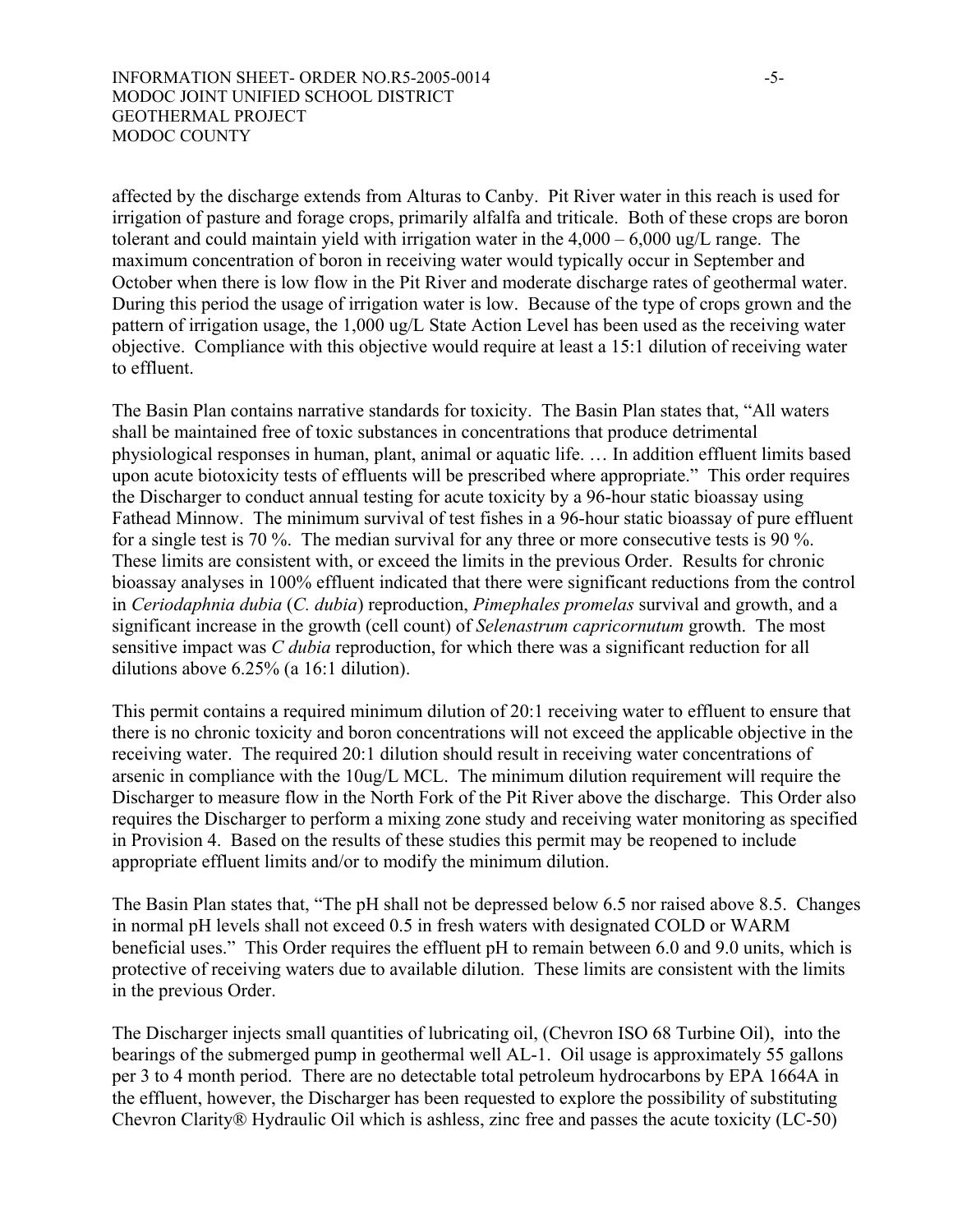criteria adopted by the U.S. Fish and Wildlife Service, or one of the Chevron Lubricating Oil FM series, which are approved by the USDA for use where incidental contact with food might occur.

### **STORMWATER**

Federal Regulations for storm water discharges were promulgated by USEPA on 16 November 1990 (40 CFR Parts 122,123, and 124). The regulations require specific categories of facilities, which discharge storm water associated with industrial activity (storm water), to obtain NPDES permits and to implement Best Available Technology Economically Achievable and Best Conventional Pollutant Control Technology to reduce or eliminate industrial storm water pollution. There is no discharge of storm water associated with this discharge.

# **RECEIVING WATER LIMITATIONS**

The receiving water limitations contained in the draft Order are based on water quality objectives contained in the Basin Plan.

# **MONITORING AND REPORTING PROGRAM**

Section 308 of the CWA and U.S. EPA regulation 40 CFR 122.44 (i) require monitoring in permits to determine compliance with effluent limitations. Monitoring may also be required to gather data for future effluent limitations or to monitor effluent impacts on receiving water quality. Receiving water monitoring requirements are based on the Basin Plan and authorized by California Water Code Section 13383. The self-monitoring program requires monitoring of receiving water and effluent.

The Monitoring and Reporting Program includes monitoring of the effluent and receiving water for flow, pH, temperature, specific conductivity, total dissolved solids, boron and arsenic, and it includes visual monitoring of conditions upstream and downstream of the point of discharge. Acute toxicity monitoring of the effluent is required to assure compliance with the effluent limitation for toxicity in the Order. One time in the five year life cycle of the permit chronic toxicity monitoring is required to determine if the effluent is contributing toxicity to the receiving water. One time in the five year life cycle of the permit, receiving water must also be monitored, concurrently with effluent, for the CTR priority pollutant metals.

## **PROCEDURES ON REACHING FINAL DECISION ON DRAFT PERMIT**

The tentative waste discharge requirements have been sent to the Discharger and interested parties for review (at least 30 days) prior to formal presentation to the Regional Board. Any contested items on the permit will be heard and considered for change prior to formal adoption at the Board Meeting.

27 January 2005